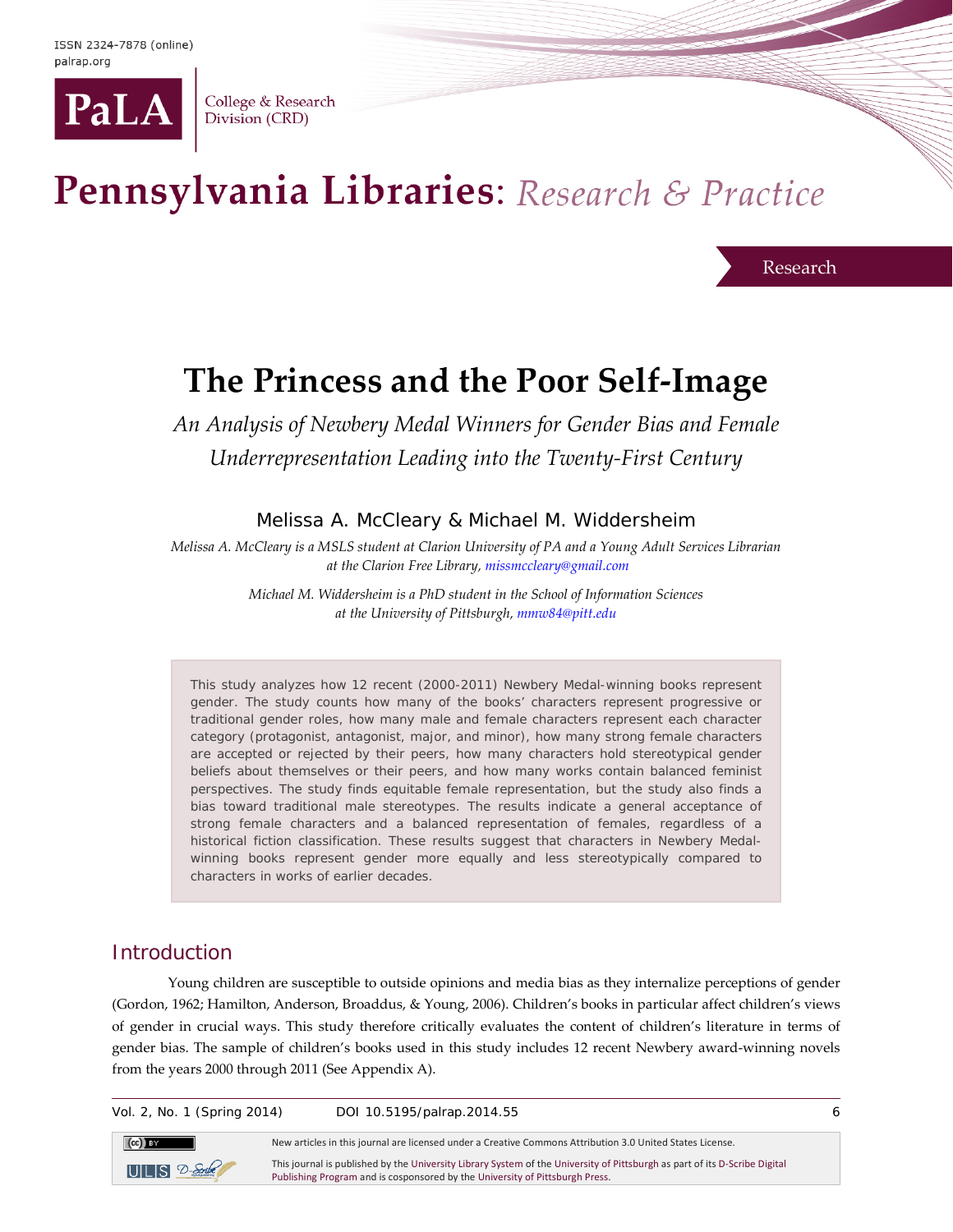John Newbery Medal-winning books are examined because they are generally accessible in libraries and widely read by children. The stories and characters in the books play a central role in the enculturation of American children. Many librarians and teachers esteem the Newbery Medal-winning novels as "distinguished contributions" to the canon of American children's literature (Association for Library Service to Children, 2011). In the researchers' personal experiences, librarians and teachers in Pennsylvania often recommend the books to children and emphasize the prestige of award-winning titles. Librarians and teachers should be aware of the subtext and impact these books contain for young readers. The results of this study are significant because they may affect how Newbery Medalwinning books are evaluated and utilized by librarians and teachers in Pennsylvania.

### Literature Review

The depiction of females in children's literature varies. Fairy tales, for instance, place high importance on females' natural beauty and passiveness. Females perform traditional tasks that are either quiescent (sewing, cooking) or frivolous (dancing, singing) in comparison with males' activities (Kuon & Weimar, 2009). In the same stories, females can be strong, but when they are strong they are also usually the evil antagonist punished at the story's end (Kuon & Weimar, 2009). Alternatively, modern authors create strong and active female protagonists, but within their description is the idea that they are "strange" or they are complete rarities in their communities (e.g., she likes to climb trees while peers prefer dolls) (Rudman, 1995, p. 178). Both types of representation—the weak and powerless as well as the strong but isolated—create a sense of loneliness or lead to negative feelings in female readers (Rudman, 1995). Such stereotyped works expose female readers to the perception that they must either be demure or an outsider.

Gender depictions matter to young readers. Young girls who have exposure to biased literature where females are depicted as weak have both lower self-esteem and lower aspirations for the future (Hamilton et al., 1996). Equally disturbing, when young males read the same works, they feel naturally entitled and superior to females (Hamilton et al., 2006). Building a strong self-concept and self-esteem is an ongoing process that continues through pre-adolescence, and is a result of "gender role socialization" (Salkind, 2002, p. 162). In terms of gender, negative portrayals can affect children who have yet to solidify their self-concepts (Narahara, 1998). Children who are exposed to non-discriminatory literature show a decrease in gender-stereotyped beliefs (Narahara, 1998).

Children and pre-adolescents are the targets of new books each year, and while the prevalence of gender bias in children's literature may be partly determined by publishing incentives (Rudman, 1995), librarians and teachers can still choose which books to recommend to young readers. Recommending appropriate books for children is important because, besides families, media and books are the primary sources of information regarding societal expectations, behaviors, and values (Rice, 2002). Gender is a primary social category children become aware of as they develop and learn definitions of feminine and masculine (Rice, 2002). When children read, they become acquainted with culture and subconsciously recognize traditional male and female roles.

Gender depiction can be difficult in the historical fiction genre. Those who read and write historical fiction must balance historical accuracy with artistry (Donelson & Nilsen, 2009). Children's literature of the past is fraught with examples of male domination. While it may be the case that authors must conform to the cultures and philosophies held by those in that time period, these vestigial norms must be balanced with more progressive views of gender (Clapp-Itnyre, 2007). One solution is first-person narrative female empowerment. This strategy provides direct access to the personal thoughts of a strong, feminine character (Clapp-Itnyre, 2007).

Several previous studies investigate gender discrimination in children's literature and most examine picture books. While the methods of previous studies differ in subject and depth, the conclusion is clear: written works for children need stronger female roles. Each study below indicates gender bias in favor of males.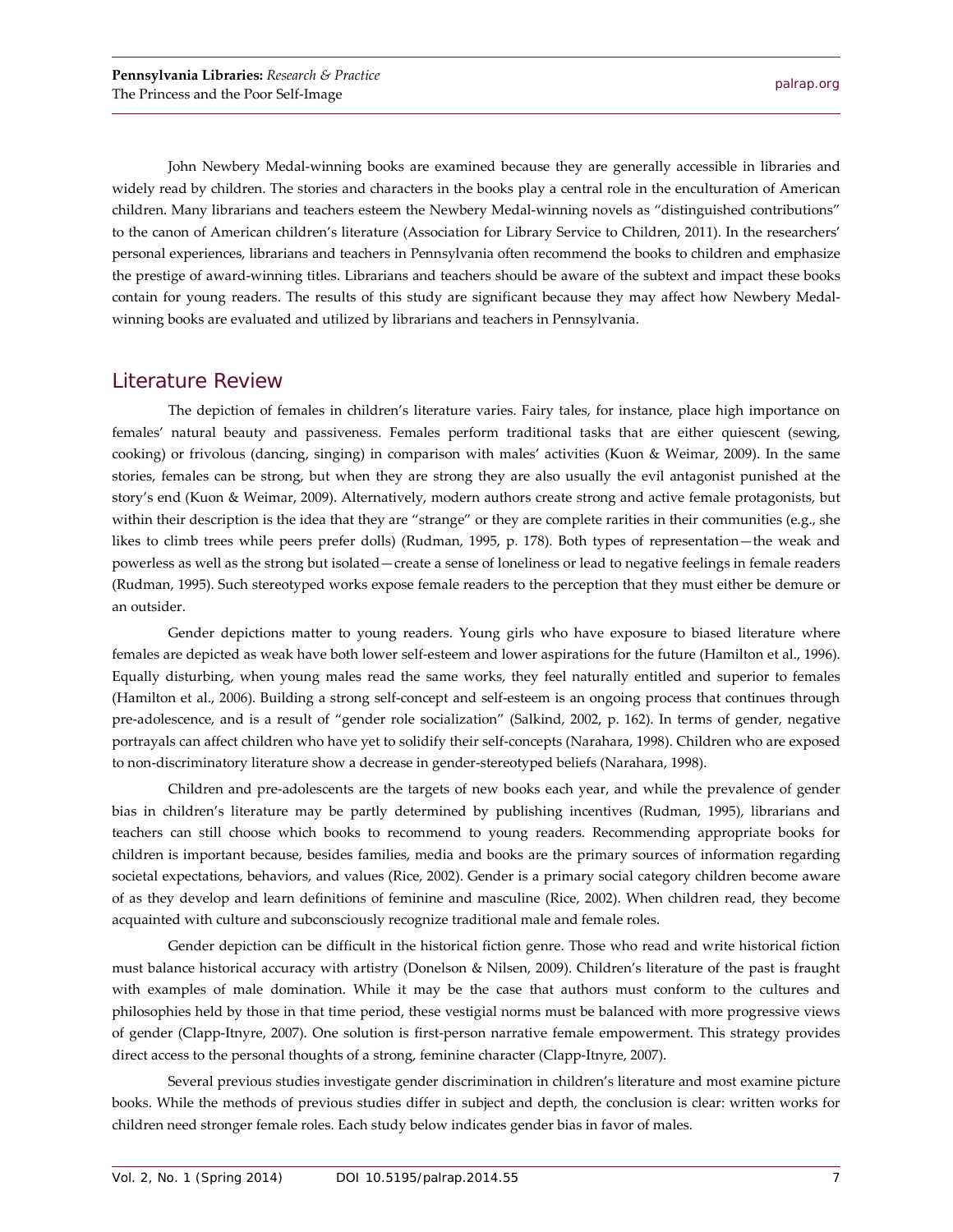Powell, Gillespie, Swearington, and Clements (1998) analyzed characters of Newbery Medal-winning books by decade from the 1920s through the 1990s. The study focused on the gender of the main characters as well as their portrayals and roles in the story. The roles were split into progressive female, traditional female, progressive male, and traditional male. The occurrence of female main characters increased each decade: In the 1920s, 100% of the main characters were male and 0% were female; by the 1990s, 40% of the main characters were male, 50% were female, and 10% of the novels contained both a male and a female protagonist (Powell et al., 1998). The portrayals also began as very traditional for both males and females and became more progressive, especially in female characters, in later decades (Powell et al., 1998).

There is ample evidence for gender bias in other areas of children's literature. The most recent studies in the area of literary gender bias have three different manners of sampling children's literature: by popularity, within Notable Children's Books, and within popular classic Western fairy tales. All results indicate a lack of strong female characters or a lack of female characters in general. Hamilton et al. (2006) revealed that males are depicted 53% more often than females, and females are seen in more traditional roles such as a nurturer and are most often depicted in indoor settings. Gooden and Gooden (2001) reviewed 83 of the American Library Association's Notable Books for Children between 1995 and 1999. The study concluded that while females and males are depicted nearly equally, and while females are more often present in the written portions of the works, males are more often seen in illustrations and in more dominant roles with a larger variety of occupations.

Kuo (2006) took a different approach to gender analysis in literature: several ethnic groups reviewed popular fairy tales in Western culture (*Rapunzel*, *The Princess and the Pea*, and *FaMulan*) to determine if bias was present in the stories and, if so, what these biases taught Western children. The results indicated that the stories depicted females as helpless in the role of a nurturing mother or dutiful daughter; they depicted females in the role of a sexual/passionate woman; or they depicted females as dominant but evil.

Gender bias still remains in children's literature. Allen, Allen, and Sigler (1993) examined Caldecott Medalwinning books from the 1980s. In 7 out of 11 designated categories, males were dominantly portrayed. In both text and illustrations, male characters were represented 20% more often and were classified as the more active gender. Additionally, the authors compared this analysis of 1986-1988 Caldecott books to an analysis of 1938-1940 Caldecott books and deduced an increase in female representation and a decrease of females portrayed in traditional roles. Allen et al. (1993) identified a shift toward a more balanced female representation across decades, despite continued bias of stereotypes.

Creany (1995), however, examined Caldecott Award-winning books published from 1970 to 1979 and then compared the results to Caldecott Award-winning books published between 1980 and 1995. In the 1970s, males were more dominantly represented and both genders portray traditional roles. In the analysis of the later years, there was a more balanced depiction and fewer traditional gender roles: males were still greater in number, but more men were depicted as passive and more women were depicted as active (Creany, 1995). Female representation has increased in recent decades with more progressive role depiction. It seems gender bias is less overt, but children's literature overall does not present many strong female characters.

Few studies concern gender bias in juvenile books. This study therefore continues the research initiated by Powell et al. (1998) to determine to what extent the underrepresentation of females persists in juvenile fiction.

## Methodology

This study investigated the extent to which 12 recent Newbery Medal-winning books contain gender bias toward females. Please consult Appendix A for a full list of the 12 books read for this research and Appendix B for definitions of key terms.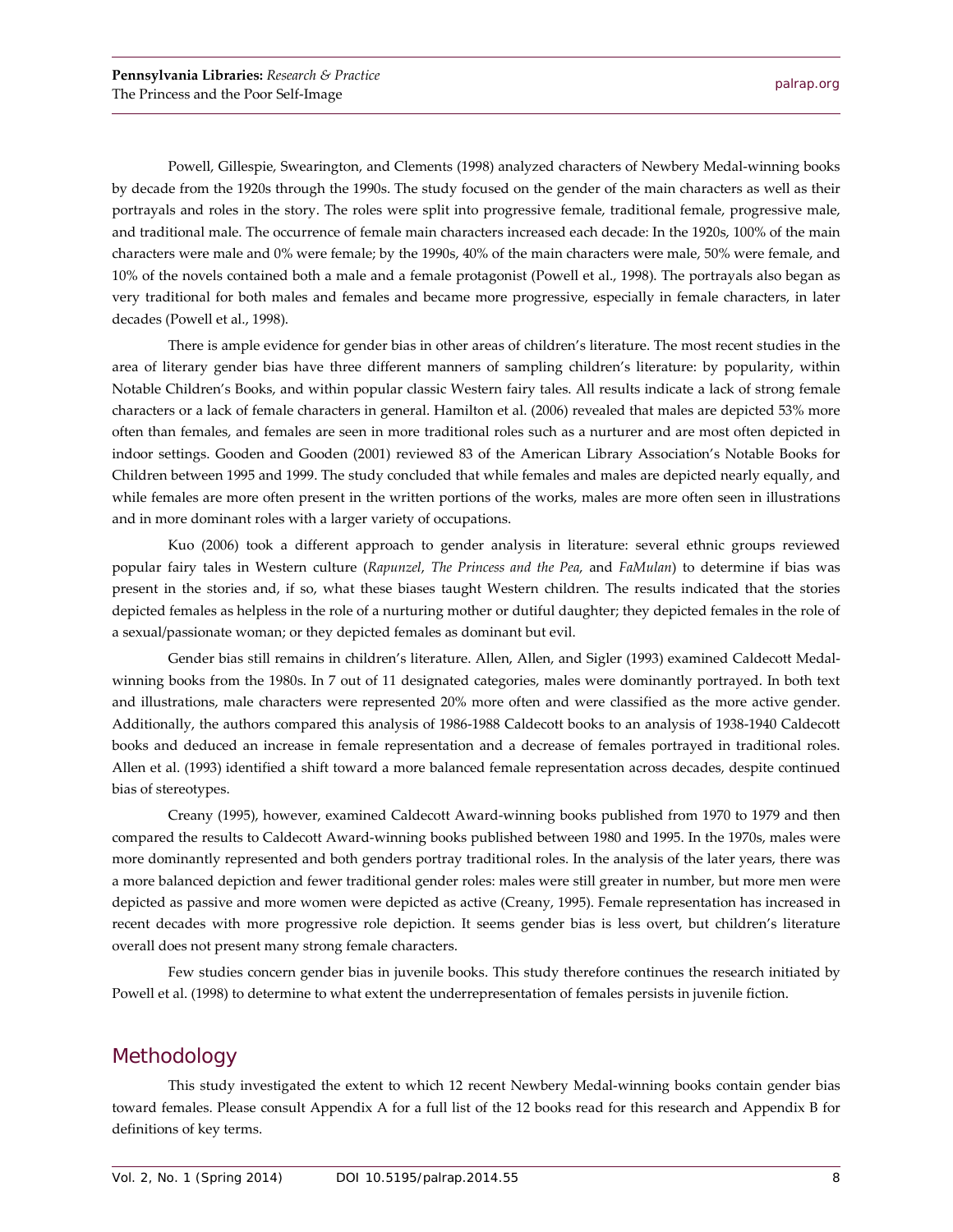This study examined the following aspects of gender representation:

- progressive and traditional roles and activities represented by the genders,
- representation of males and females in each category of characters (protagonist, antagonist, major, and minor),
- the rejection or acceptance of strong female role models by peers,
- stereotypical beliefs held by the characters regarding the same and opposite gender,
- balanced female gender roles in works of historical fiction.

This study analyzed stereotypical roles using two sets of criteria: an adjective list that represents the stereotypical behaviors and attitudes of males and females; and a generalized list of stereotypical gender roles and activities that represent characters as masculine or feminine. These lists drew from those used in previous studies (Cooper, Scher, & Mirabile, 2005; Swim & Hyers, 2009). The analysis of behaviors and attitudes was based in part on a list constructed by an international group of researchers who surveyed 9,000 people, both children and adults, from 32 countries, including the United States, about gender stereotypes in their own country, regardless of whether they actually held stereotypical beliefs (Best, 2003). The survey used by Best (2003) provided 300 adjectives and asked participants to sort these by association between male, female, or androgynous. Next, Best (2003) cross-referenced the list with the adjectives used by previous studies to determine gender bias. Similar words—for example, kind and thoughtful—were grouped together into one area. Males were associated with independence, emotional stability, aggressiveness or assertiveness, confidence, arrogance or ignorance, physical strength, bravery, selfishness, and masculinity. Females were associated with dependence or dutifulness, sensitivity, thoughtfulness, gentleness, curiosity, physical weakness, anxiety, selflessness, and femininity. Best (2003) concluded that these latter nine adjectives described feminine gender. These nine adjectives were therefore used to identify traditional or stereotypical femininity in the Newbery Medal-winning stories in this study.

The stereotypical and traditional roles and activities were evaluated based on criteria developed by Swim and Hyers (2009). The main questions pertained to stereotyped behaviors of females versus males and asked if the males and females were passive or active in the story (Hamilton et al., 2006), if the female spent more time indoors or outdoors (Allen, Allen, & Sigler, 1993), if the female was rescued or rescues another (Hamilton et al., 2006), and if the female was seen as a nurturer or mother-figure (Kuo, 2006). Traditionally, or stereotypically, feminine characters were passive, spent more time indoors, required rescuing, and were nurturing.

Progressive roles and behaviors were defined by Powell et al. (1998), the only study that analyzed progressive roles in addition to traditional roles. In the present study, progressive males were emotive/willing to share emotions and were nurturing. Progressive females were aggressive/assertive, physically strong, brave, independent, and intelligent. These traits were not simply the opposites of the traditional roles, but were specifically chosen as traits that created stronger, rounded characters who defied stereotypes.

Female characters are often socially rejected by peers when cast as independent and strong role models. This study therefore recorded not only whether a female is independent, but also how peers reacted to her ideas and actions of individualism and self-sufficiency.

In addition to the above considerations regarding gender depiction, this study also recorded any stereotypical beliefs that characters generally held about their own or the opposite gender. In effect, the research indicated how biased the characters themselves are versus how biased the work depicts female and male roles and behaviors. For instance, a male character may believe a girl of his same age cannot throw a baseball well, but the girl manages to throw a perfect curve ball and win the game. In this example, the girl exhibits physical strength and selfreliance while the boy holds a negative stereotype against her abilities. These recorded beliefs may not necessarily have a direct impact on the plot, but characters' beliefs may leave young readers with an impression as to how strong or weak the characters are.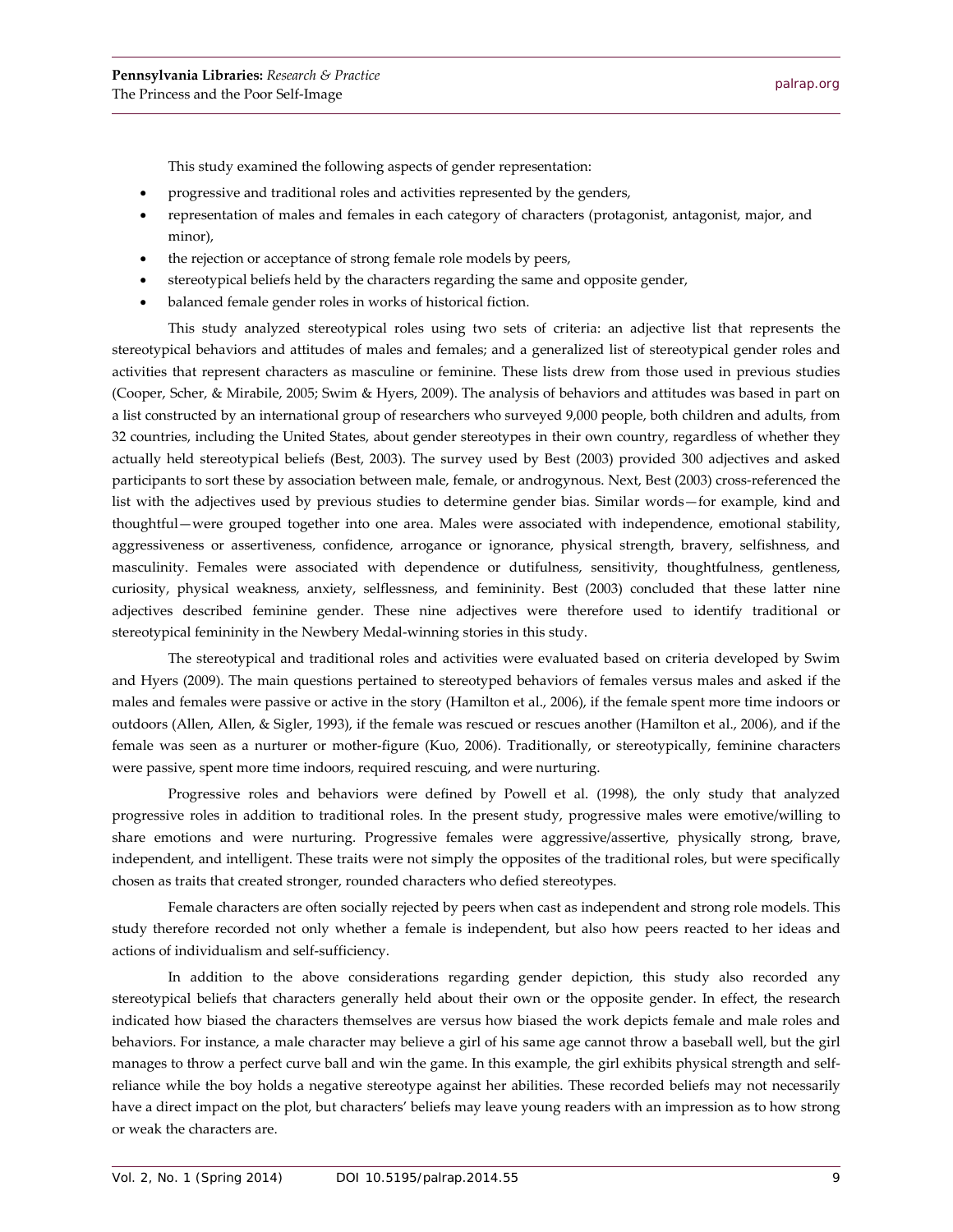Finally, works of historical fiction were evaluated in terms of how they balance female perspectives. If a Newbery Medal winner is classified as historical fiction, the work was analyzed for evidence of strong feminist viewpoints. This was determined to exist if a female is defiant, despite dominating male authority figures, independent in trade or activities, or if she has strong mental struggles against her male opponents. If gender bias was not a strong issue in the story's era, then the work was determined to be neutral in terms of female depiction.

Each trait or role described above was examined throughout each entire novel. A trait counted toward a character's analysis if the trait was a defining attribute of a character, not simply an individual occurrence. By examining multiple aspects of every character, the research points out any unique occurrences of attitudes versus actions. To illustrate this, consider *Chains* (Anderson, 2008) where the female protagonist acts the way she is expected to as a female slave in early America, but secretly plots her own rebellion. We may, therefore, obtain a higher level of understanding in regards to the character's deeper motivation via an analysis of the thought process in addition to an analysis of the character's outward behavior.

The research was a qualitative content analysis of the 12 books listed in Appendix A. The coding sheet (Appendix C) was based on Kitchen (2000) and her research method on stereotypes of librarians in literature. The characters that this study counted for the variables were both major and minor characters with a separate section for the protagonist(s) and antagonist(s). Backdrop characters are not included in the analysis due to their negligible impact on the story and simplistic composition.

The variables examined are as follows: the number of female and male characters, progressive and traditional roles for males and females, stereotypical beliefs among the characters regarding their own or the opposite gender, peer rejection due to strong female behavior, and balancing female perspectives in works of historical fiction. Counts were made of each variable and percentages created from this information in order to determine if a bias, stereotype, or underrepresentation exists within each text and the works as a whole.

A bias, stereotype, or underrepresentation exists in either an individual work or twenty-first century Newbery award-winning books as a whole under the following conditions: Male characters occur more often than female characters in either category of protagonist, antagonist, or minor characters; females or males are depicted in traditional roles, or females are depicted in traditional roles while males are given non-traditional roles; females are depicted as passive more often than males; or strong females are rejected by peers for being different. More than one stereotype may exist within a book on the reading list.

# Hypotheses

The predictions for the study were as follows:

- 1. Females will be depicted less often than males (at least one-third of the protagonists will be female).
- 2. The major female character(s) will be viewed as odd or outsider due to her/their behavior(s).
- 3. Males and females will more often appear in traditional gender roles in both attitudes and activities (females will cook, males will fight, etc.).
- 4. If the book is a work of historical fiction, there will be a greater gender bias (in the form of a lessened female empowerment or perspective).

These expectations were based on previous studies and personal experience in providing literature to young adults and adolescents. While there is the view that publishers target reluctant young male readers by disproportionately publishing works with strong male protagonists (Rudman, 1995), there also seems to be an upsurge in female protagonists in young adult literature due to the appeal of romance. The characters often find themselves in an emotional as well as physical struggle, which is more natural to convey via a female voice. This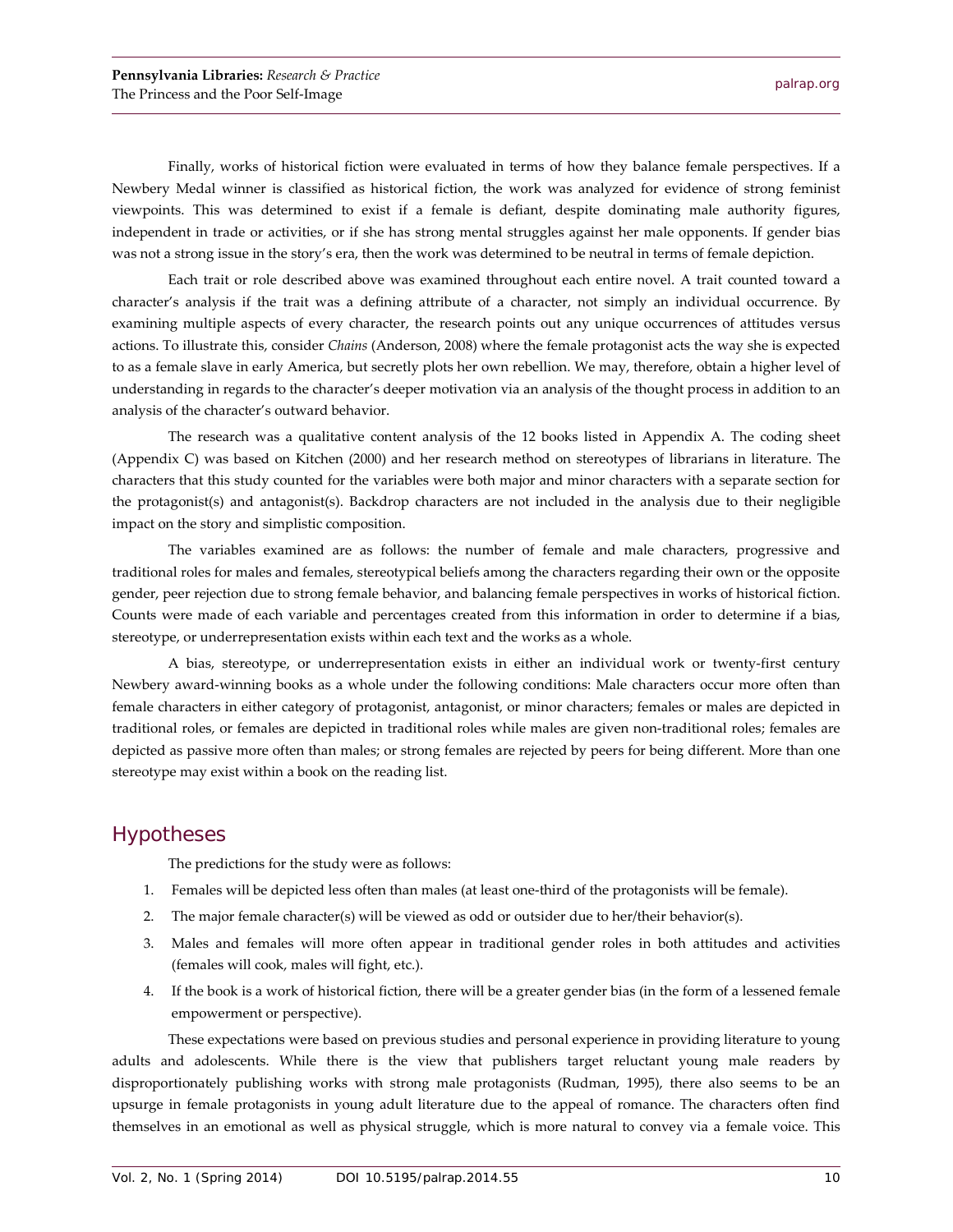pattern is most likely not repeated in juvenile fiction as their intellectual struggles are outside the realm of intimate love. This observation should even support the idea that more males are present in juvenile literature as they are often seen as more adventurous and less focused on emotions (allowing the plot to move forward at an acceptably fast pace).

# **Results**

The various groups of characters are broken down by gender. The character groups include Protagonist, Antagonist, Major, and Minor (Figure 1).



#### Figure 1

*The gender of chracters divided by chracter type (protagonist, antagonist, major, and minor chracters). Males and females have nearly equal representation with the exception of antagonists.*

Protagonists are 51.4 % male ( $n=18$ ) and 48.6% female ( $n=17$ ). Some stories have multiple protagonists of both genders. In comparison with Powell et al.'s (1998) study, there is a balance between male and female representation.

No previous studies examine other character groups, but it is important to draw a larger picture of gender representation within literature for juveniles. Major characters are 56.9% male (n=29) and 43.1% female (n=22). Minor character depiction is the most skewed between genders with 57.1% male (n=40) and 42.9% female (n=30), but both genders are relatively well-represented. Antagonists are not present in over half of the stories, but within all the works studied, 76.5% of antagonists are male (n=13) and 23.5% are female (n=4). This is the largest percentage difference for gender representation in the study and may have a connection to the traditional depictions of males manifesting in the form of aggression.

This study shows a great difference between the traditional and progressive depictions of males and females. Within the history of gender roles in Newbery Medal winners, females have a large increase in progressive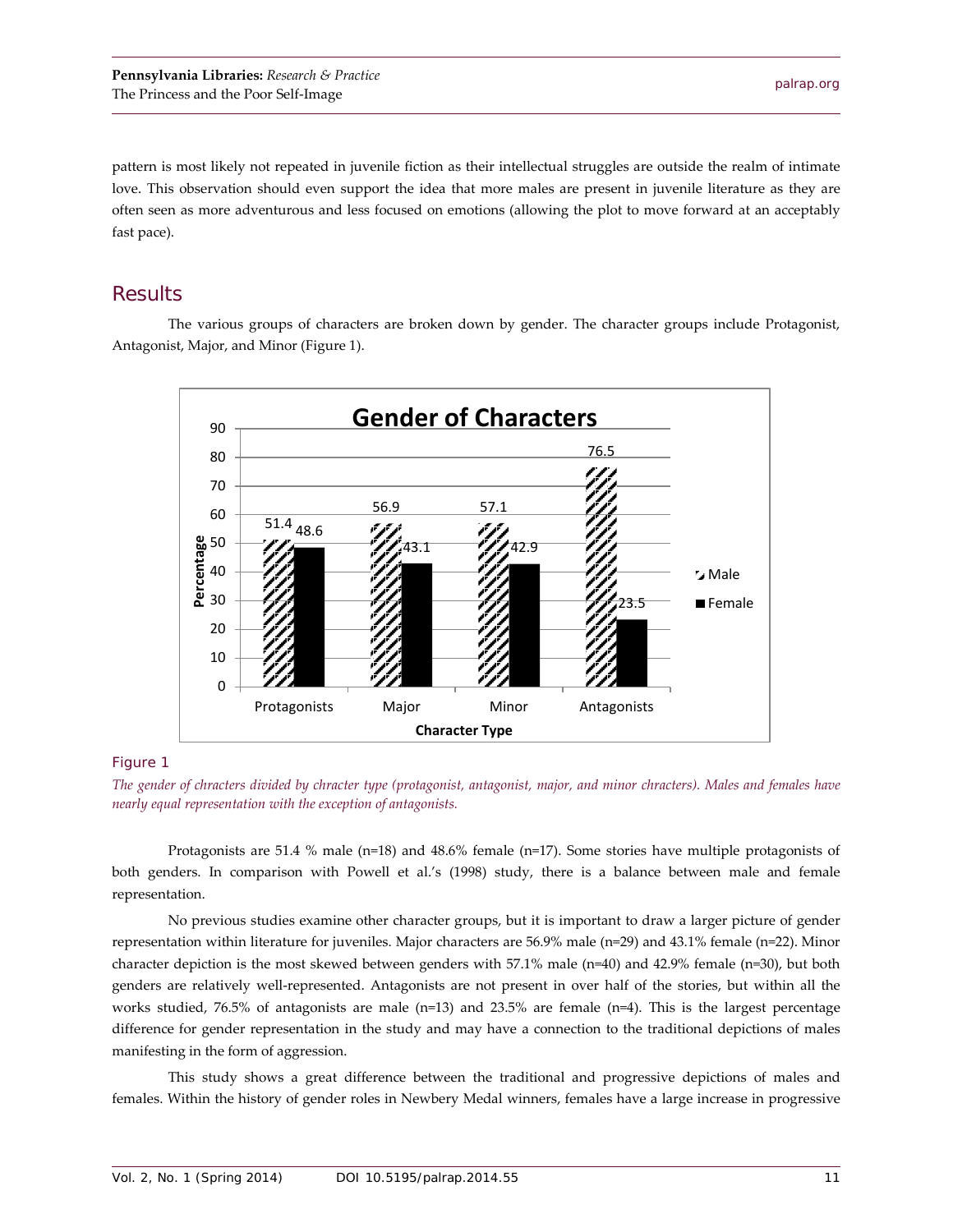roles while males are often portrayed traditionally (Powell et al., 1998). The results of this study confirm the findings from previous studies.

Characters are either active or passive overall in their portrayals in the story. Activeness is generally a male role and passiveness is generally a female role (Hamilton et al., 2006). For female protagonists, 94.1% are active (n=16) and 5.9% are passive (n=1) (Figure 2). For male protagonists,  $88.9\%$  are active (n=16) and 11.1% are passive (n=2) (Figure 3). Protagonists are generally active in all the stories regardless of gender. Occasionally, a character begins as passive but is forced into a more active role as the story develops, as with Katie in *Kira Kira* (Kadohata, 2003). For antagonists, both males and females are active 100% of the time when there is an antagonist present. Antagonists create the tension within the story and so must be active. For female major characters, 84.6% are active (n=22) and 15.4% are passive (n=4) (Figure 2). For male major characters, 71.0% are active (n=22) and 29.0% are passive (n=9) (Figure 3). Both genders have a majority of major characters with an active portrayal. For female minor characters, 50% are active (n=15) and 50% are passive (n=15) (Figure 2). For male minor characters, 50% are active (n=20) and 50% are passive (n=20) (Figure 3). In minor characters, both genders have a closer balance with active versus passive. Each category has an increase in passive characters as the role has a decrease of control over the plot. It is likely that character position and authority has more effect over a character's activeness or passiveness than gender.



#### Figure 2

*Females divided by overall activeness or passiveness. It is likely that character position and authority has more supremacy in determining a character's active or passive stance, rather than gender.*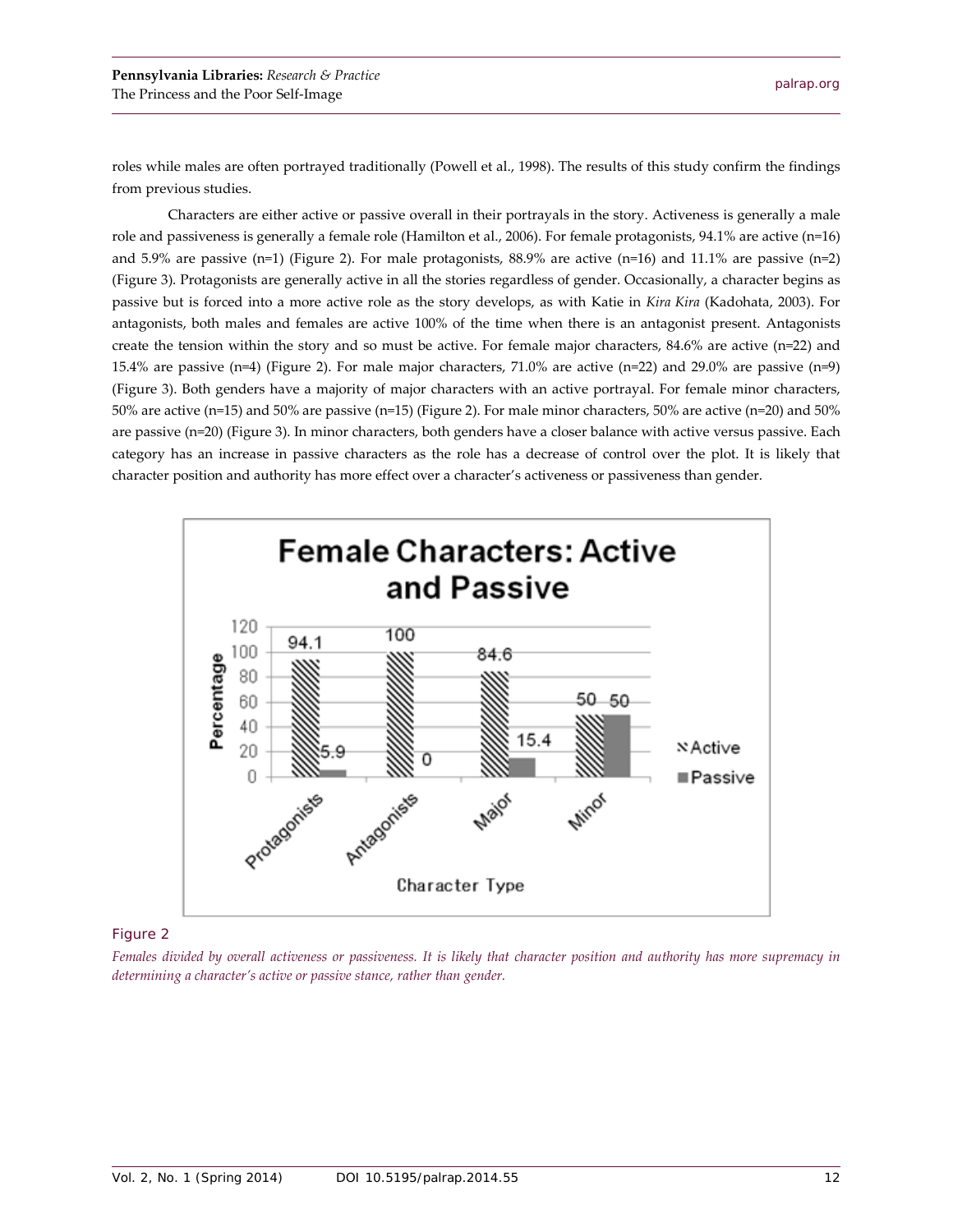



*Males divided by overall activeness or passiveness. This chart is very similar to Figure 2 in its results.*

Traditional and progressive male and female roles for the characters were evaluated throughout each of the stories. Distinct exhibitions of roles and traits on part of a character's development or part in a story were recorded for each class of character. Individual traditional and progressive roles for males and females are listed within Figures 4, 5, 8, and 9; for males, nine traditional roles (Figure 4) and two progressive roles (Figure 5) were examined for occurrences and for females, nine traditional roles (Figure 9) and five progressive roles (Figure 8) were examined for occurrences. Males have a stronger portrayal of traditional roles (91.4%, n=74) than progressive roles (8.6%, n=7) (Figure 6). Of the traditional traits for males, independence  $(37.8\%, n=28)$  and aggression  $(28.3\%, n=21)$  are the most highly featured, with the remaining 33.9% (n=25) representing all of the other traditional role observations (Figure 4). The protagonists show the highest instances of independence and bravery in any male character category. Male characters infrequently exhibited progressive traits; those who exhibited progressive traits were most often caring at 85.7% (n=6) and infrequently emotional or willing to share emotions at 14.3% (n=1) (Figure 5). Males more often exhibit traditional roles than progressive roles at a ratio of approximately 10:1 (Figure 6).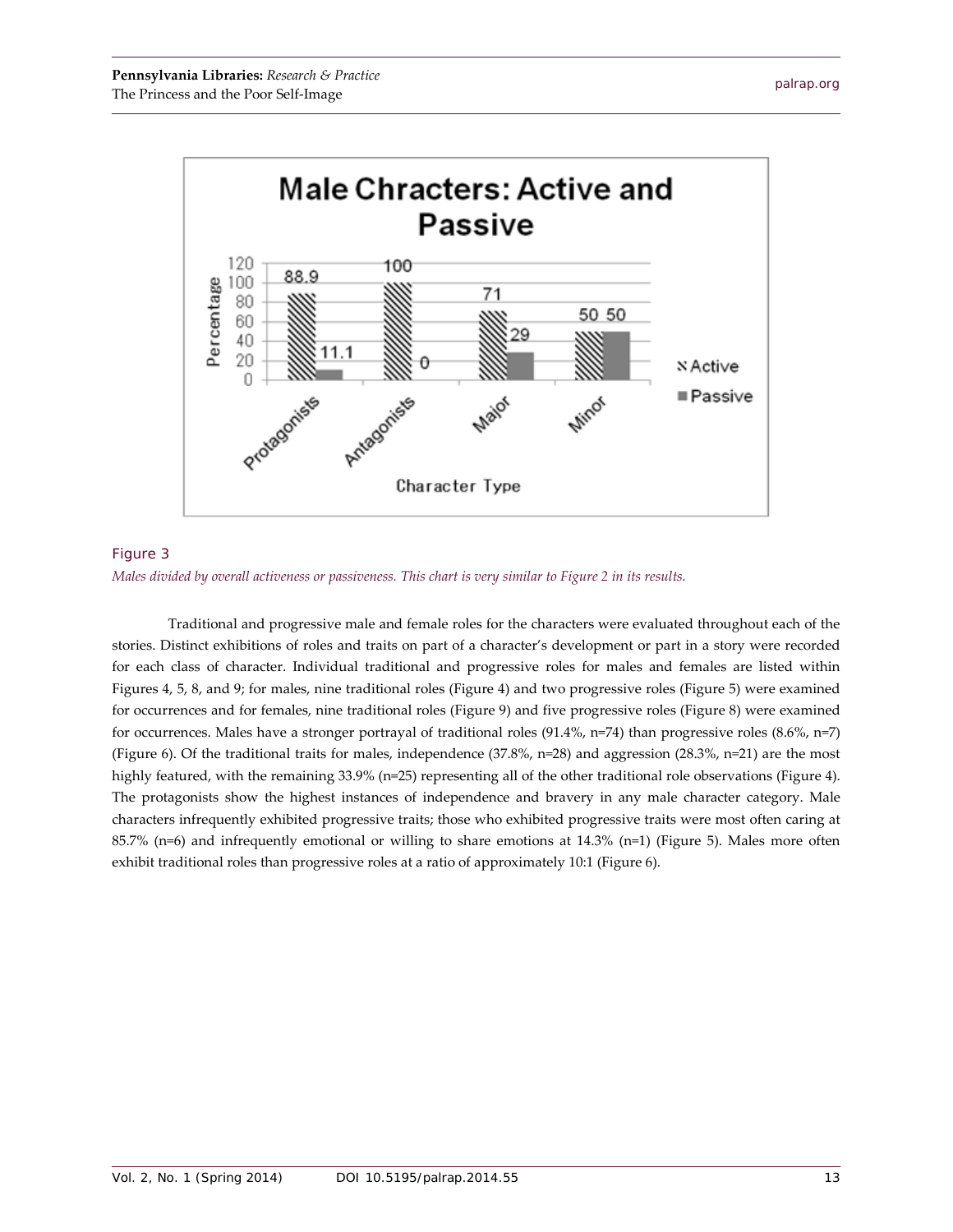

#### Figure 4

*Featured male traditional roles in male characters. To assist in this chart's comprehension, the roles have been organized clockwise: "Independence" begins with the largest portion with diagonal lines, followed by "Aggression", etc. going clockwise on the chart.*



#### Figure 5

*Male progressive roles. Though male characters infrequently exhibited any progressive trait, those that did engage in progressive roles most often did so through a willingness to share emotions.*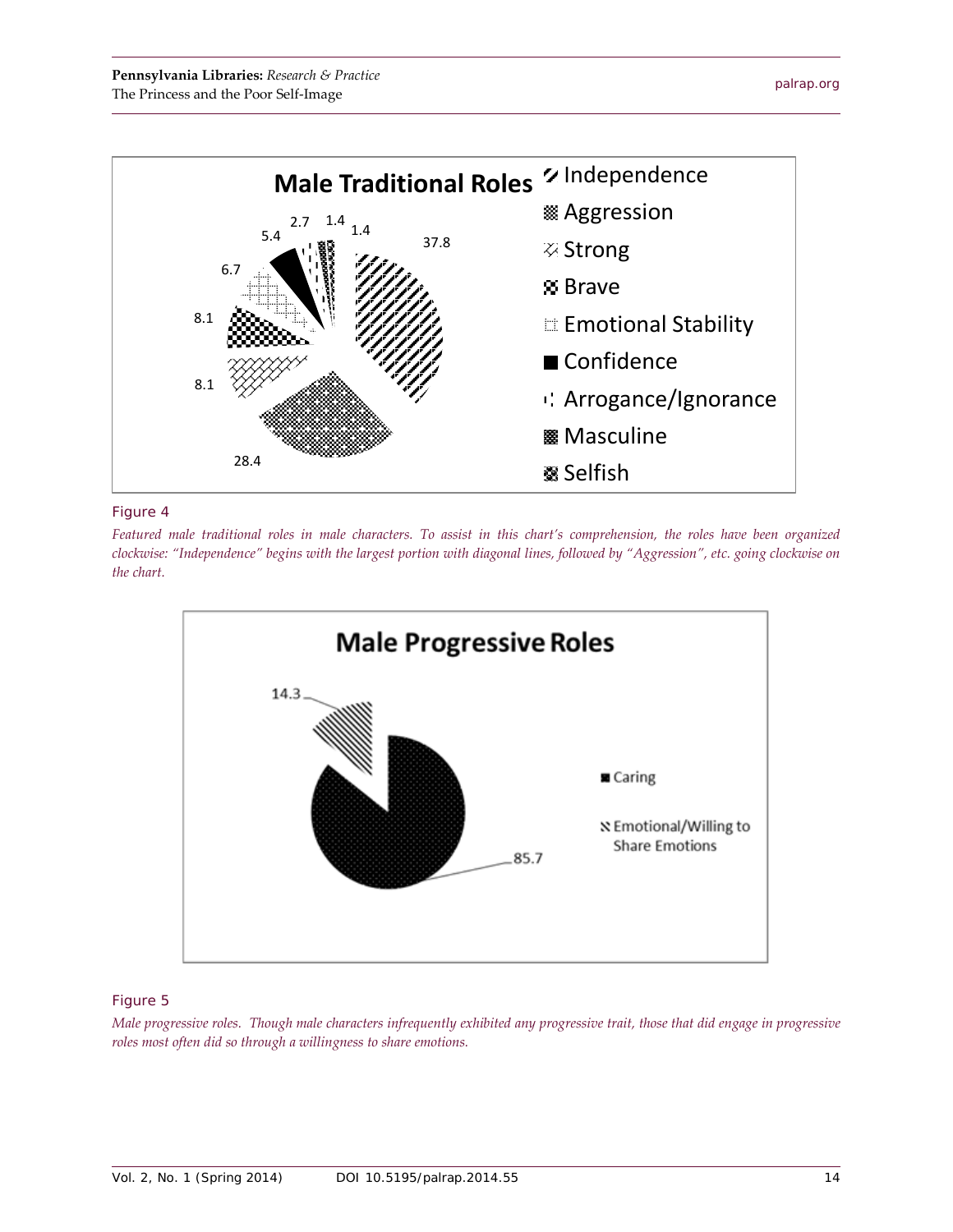

#### Figure 6

*Ratio of traditional versus progressive roles males portray. Males have a clear traditional bias in their representation.*

Females have a closer balance between the portrayal of traditional and progressive roles: 52.5% of the identified traits are progressive (n=42) and 47.5% of the identified traits are traditional (n=38) (Figure 7). While this still leaves traditional roles as the majority, females are clearly being depicted more progressively than males. At 44.7% (n=17), independence is the highest-recorded progressive trait for females (Figure 8). The lowest occurring traditional roles displayed in Figure 9 are gentle (3.85%, n=2), helpless (3.85%, n=2), and timid/anxious (1.92%, n=1). The highest occurring traditional role is kind/thoughtful (31%, n=13), showing that females still retain a positive role while exhibiting independence, as opposed to increased signs of aggression (Figure 8). The ratio for female traditional roles versus female progressive roles is nearly balanced at 1:1 (Figure 7).



#### Figure 7

*Ratio of traditional versus progressive roles females portray. The representation between traditional and progressive roles is nearly equal for females.*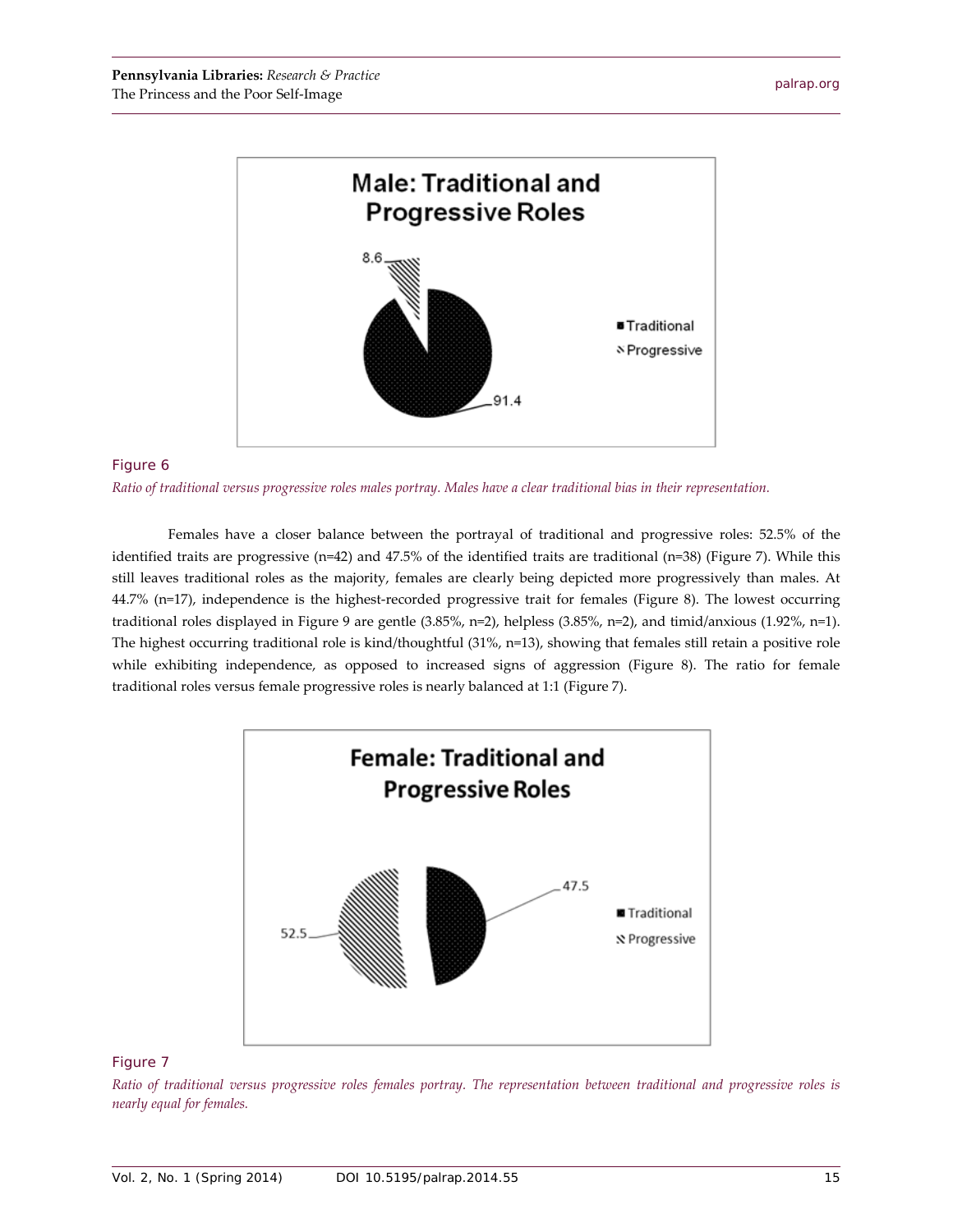



*Female progressive roles. Independence is by far the most highly exhibited role.*



#### Figure 9

*Featured female traditional roles in female characters. To assist in this chart's comprehension, the roles have been organized clockwise: "Kind/Thoughtful" begins with portion with diagonal lines, followed by "Dependent" with white dots, etc., going clockwise on the chart.*

Gender depiction greatly differs from one story to the next. Males exhibit more traditional than progressive roles, while females have nearly a balance between the two categories. The ratio is approximately 5:1, with 38 progressive role instances for females and 7 progressive role instances for males. For traditional traits, 42 traditional role instances were observed for females versus 74 traditional role instances for males (Figure 6 and Figure 7).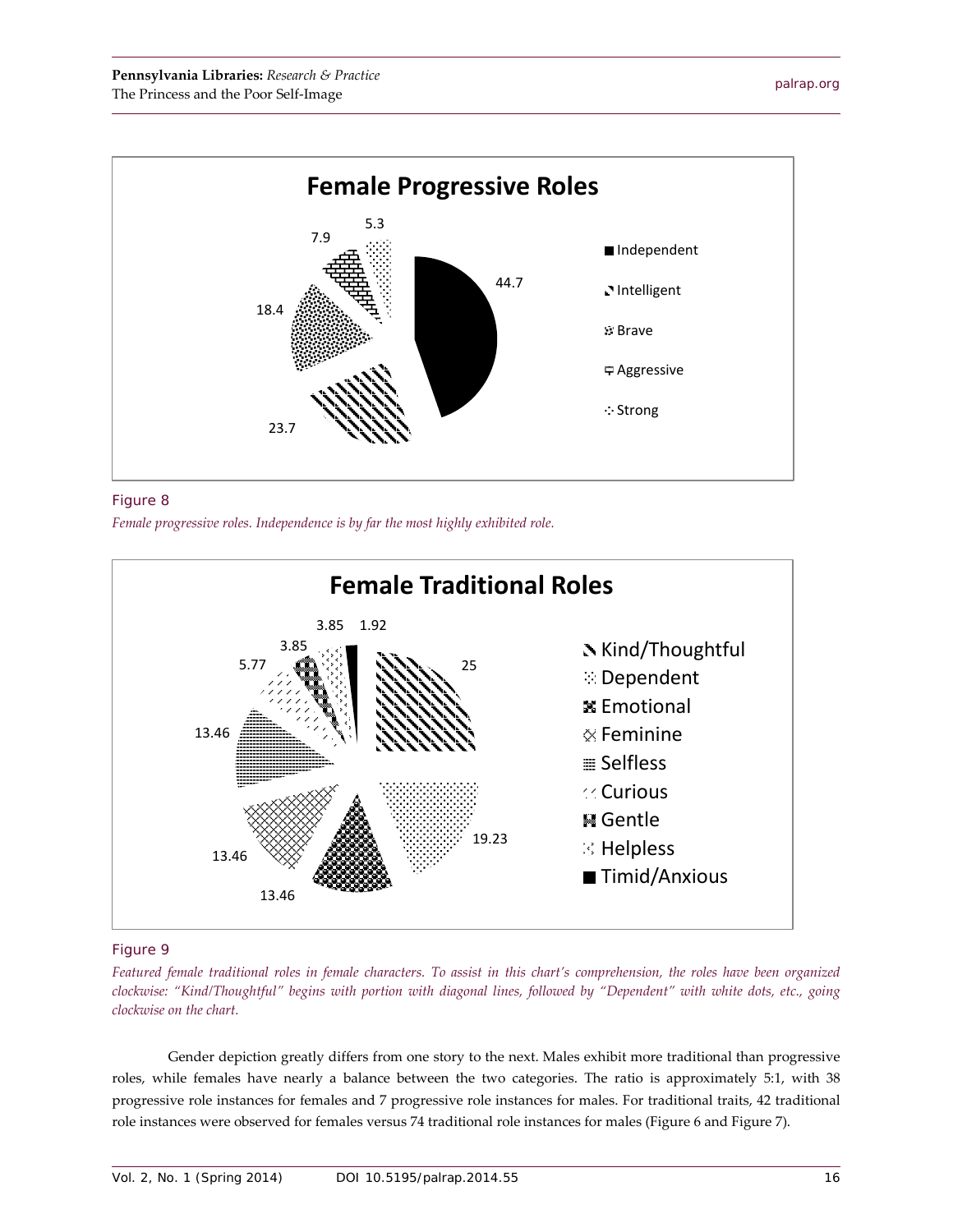The authors of this study examined female characters more closely for certain behaviors including time spent indoors or outdoors, instances of rescuing or requiring rescue from another character, and overall nurturing behavior, as these are the most prominent traditional roles of classic fairy tales and stories (Kuon, 2009). In the area of fairy tale-esque behaviors, females are again very progressive. Female protagonists are more often depicted in an outdoor environment 53% of the time (n=9) and female characters are the rescuer (n=9) versus the rescued (n=4) at a ratio of almost 2:1, indicating an inclination toward a very progressive and strong female depiction. In terms of nurturing characters, protagonists are nurturing 47.1% of the time (n=8), major characters 30.8% of the time (n=8), and minor characters 46.7% of the time (n=14). Female protagonists and major characters have other defining characteristics and functions to accompany their caring or nurturing attitude such as bravery or independence, but minor nurturing characters often function as only a nurturer.

Along with examining a character's behavior, this study also considers peers' and fellow characters' reactions to outward behavior as well as the effect the time period may have on the roles (i.e., historical fiction). The following analysis concerns the rejection or acceptance of strong female role models by peers, the stereotypical beliefs held by the characters regarding the same and opposite gender, and balance or imbalance perspectives of feminist views in works of historical fiction.

This study finds that female major characters or protagonists are not often depicted as exceptionally strong, as strong-willed, or as strong-minded. However, female characters are usually accepted by their peers or surrounded by like-minded females. These strong females are accepted with no negative consequences 75% of the time (n=3) (Figure 10). In one instance, a female is rejected out of fear for her abilities. Grandma Dowdel in *A Year Down Yonder* is intimidating to the other citizens through her forward manner (Peck, 2000). Overall, young girls within the stories have open-minded peers and are encouraged to be stronger.



#### Figure 10

*The percentage of females rejected or accepted by their peers for their strong behaviors including actions such as independence and activeness.*

The stereotypical beliefs voiced by characters of both genders (either to readers or other characters) are often the same for both genders (Table 1). Males and females both believe that men should be physically strong, though females also hold beliefs that men are much more aggressive than women even when they lack evidence. In addition,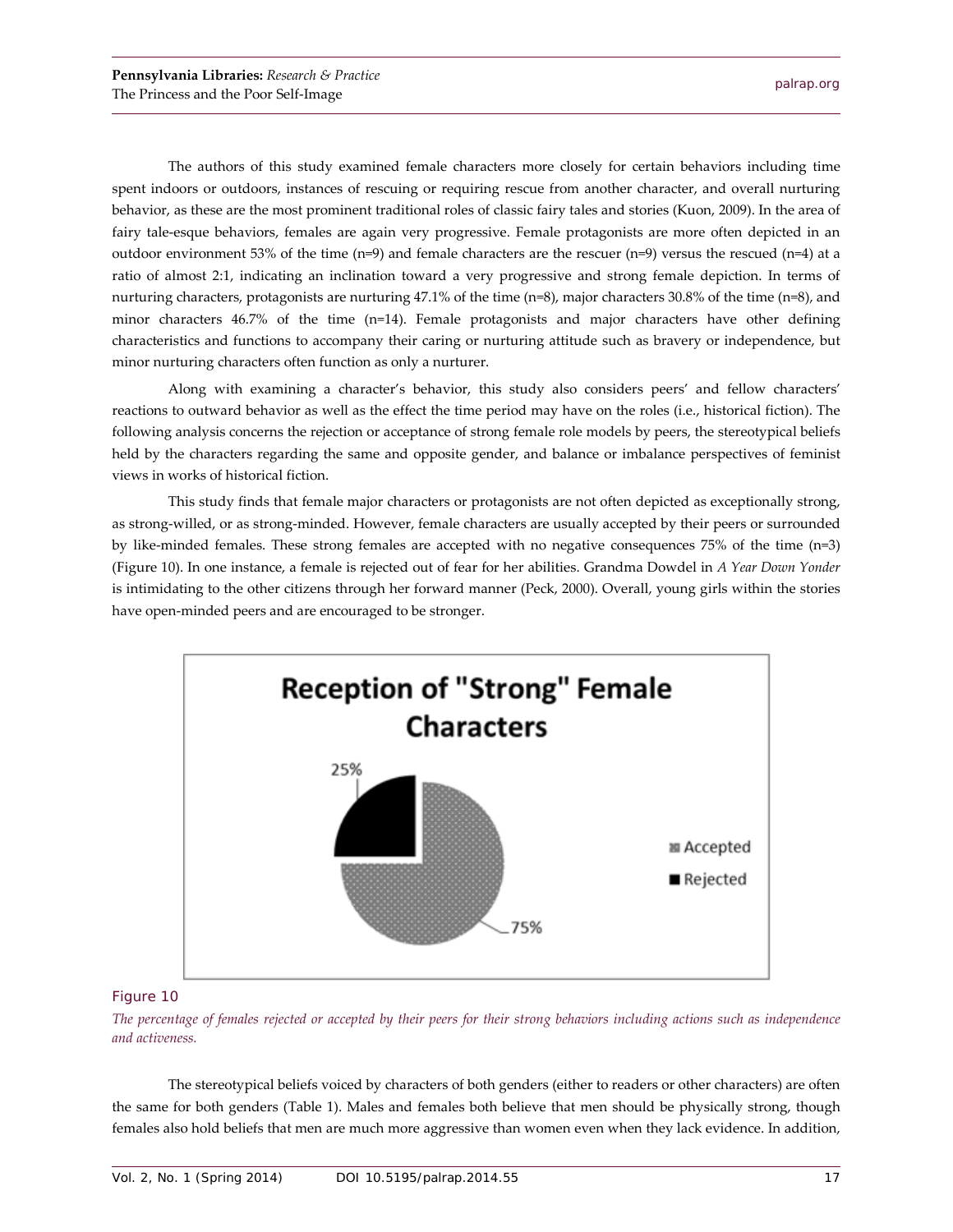males and females hold firm beliefs that females are weak and helpless or else highly prim and feminine. Some characters then play these roles to gain acceptance or attention (e.g., *When you Reach Me, Kira Kira*) while others resent this idea and defy it (e.g., *Moon Over Manifest, Crisscross*).

#### Table 1

 *Stereotypical beliefs of males and females in Newbery award-winning novels regarding both males and females. Ex. "Males believe males are physically strong."*

|             | Males believe        | Females believe                     |
|-------------|----------------------|-------------------------------------|
| Males are   | "Physically Strong"  | "Physically Strong"<br>"Aggressive" |
| Females are | "Weak"<br>"Helpless" | "Weak"<br>"Helpless"                |

In this research, six books were classified as historical fiction and reviewed for feminine empowerment. *Good Masters! Sweet Ladies!* (Schiltz, 2007) was broken into 21 individual portions, one for each story in the book, lending the research a total of 26 works of historical fiction. Four of the five novels have female empowerment throughout the story in the form of females who have several progressive traits such as high intelligence, bravery, and independence. These females are older or authoritative women who make good role models for the protagonist (whether male or female). The novel with no balancing female perspective is *A Single Shard* (Park, 2001). Ajima is the only female mentioned in the story and she is noted as being "almost invisible" about the house, taking an active role only through her husband or in a secretive manner. The remaining stories in *Good Masters! Sweet Ladies!* (Schiltz, 2007) have female perspectives only in the stories that contain females, making 57% of the stories (n=20) "balanced." Many of the stories, however, are for single characters, and if it is regarding a male, there is no mention of females. With these exceptions, historical fiction has a female viewpoint in 76% of the stories (n=26) (the overall average of *Good Masters! Sweet Ladies!* was used instead of individual percentages). It appears that stories only lack a balancing female perspective if they lack the actual female characters. All other stories are able to convey strong females via one or more rebellious or valued character(s) (Figure 11).



#### Figure 11

*Female representation in novels classified as historical fiction. Female representation and empowerment was very strong, even within historical fiction.*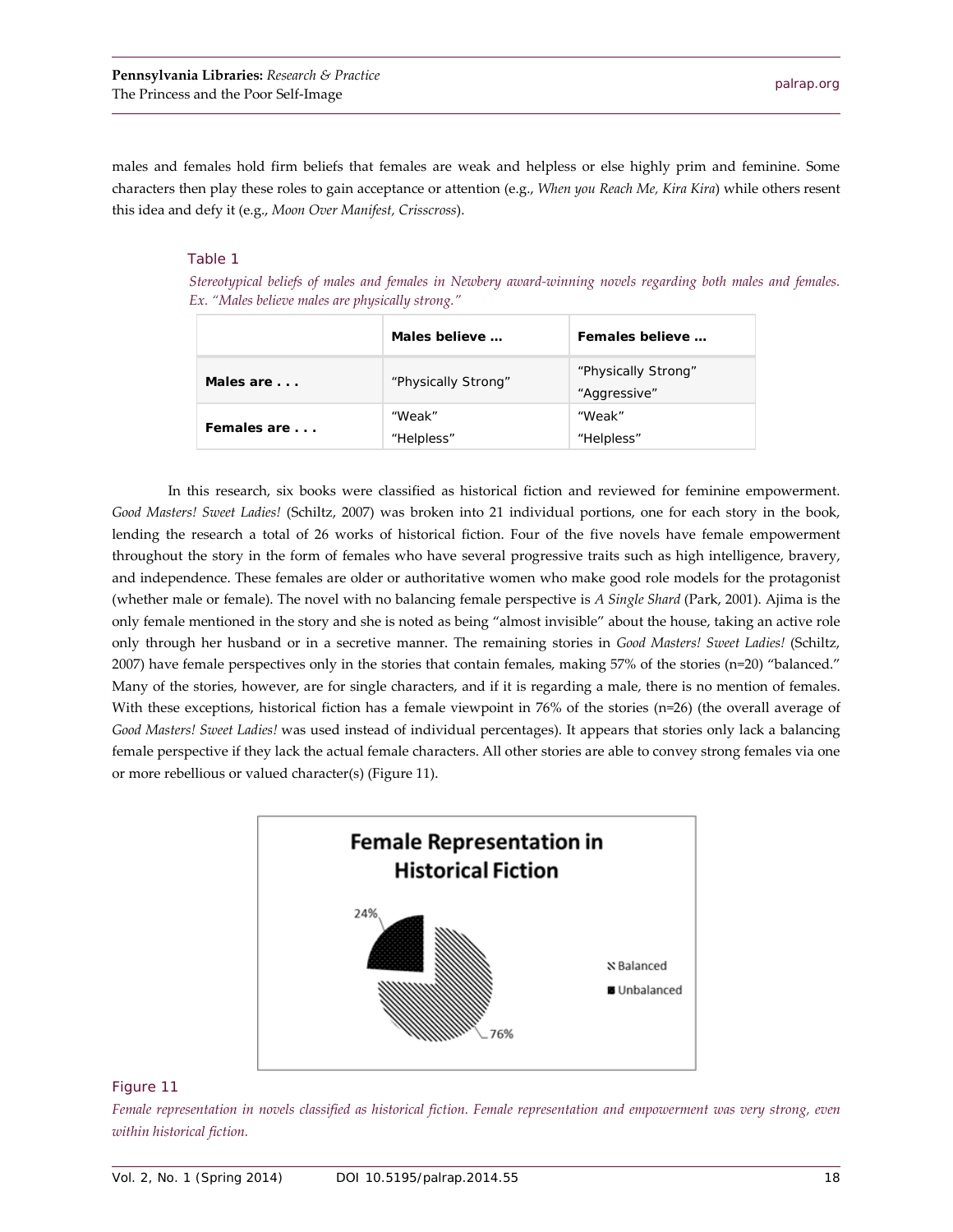# Discussion and Theories

In the *Hypotheses* section above, four hypotheses are introduced regarding the study of recent Newbery Medal-winning titles. None of the hypotheses are fully evidenced by the results.

# Hypothesis 1: Females will be depicted less often than males (at least one-third of the protagonists will be female).

The first hypothesis is incorrect as  $48.6\%$  of the protagonists are female (n=17) and the major (43.1% female, n=22) and minor (42.9% female, n=30) characters are also nearly equal in representation for both genders (see Figure 1). Females have a very strong representation in the Newbery Medal winners. The only area in which they lack representation is in the category of antagonist characters. This may indicate more about male stereotyping; however, the male antagonists are often depicted with traditional male behaviors, with negative connotations in society such as aggressiveness, arrogance or ignorance, and selfishness. Males have the traditional roles assigned to them, which can easily make them appear to be villains when they are all applied. In the more neutral or good character areas, the representation of genders is nearly equal.

# Hypothesis 2: The major female character(s) will be viewed as "odd" or as an "outsider" due to her/their behavior(s).

This hypothesis is incorrect. The strong female characters are supported 75% of the time (n=3) (Figure 10) in the stories or do not have peers around to pass judgment, as in many of the stories within *Good Masters! Sweet Ladies!*  (Schiltz, 2007). Most often, the female has strong peers such as Abilene in *Moon Over Manifest* (Vanderpool, 2010) or Lucky in *The Higher Power of Lucky* (Patron, 2006). Both girls have friends with whom they go on adventures and speak their minds.

# Hypothesis 3: Males and females will more often appear in "traditional" gender roles in both attitudes and activities (females will cook and clean, males will build and fight, etc.).

While this is true for males at a ratio of 10:1 for traditional versus progressive roles, this is not true for females as they had a near 1:1 ratio in this area. Traditional male roles allow a character to be more powerful in his role as the traits include items which allow autonomy (i.e., independence, bravery, emotional stability). Therefore, these roles are merely transferred to females to create a new female archetype while allowing males to retain the same positive traits. In this manner, the story becomes more populated with strong characters as opposed to offsetting a strong female with a weak male. It is infrequent for any protagonist or major character to be weak. Minor characters more often offset the strength of the main characters such as Antoinette Tilling in *The Tale of Despereaux*  (DiCamillo, 2003) or Ina in *A Year Down Yonder* (Peck, 2000). Characters in these recent Newbery winners are very active and therefore fall into the traditional male roles regardless of gender.

# Hypothesis 4: If the book is a work of historical fiction, there will be a greater gender bias in the form of lessened female empowerment or perspective.

Overall, this hypothesis does not apply to many of the works. Of the six works classified as historical fiction, 76% of the stories (n=26) contain a strong female role model or empowering female perspective (Figure 11). The stories that lack a substantial female view also lack actual female characters. In *Good Masters! Sweet Ladies!* (Schiltz, 2007), this is due to the form of the stories often being a monologue and with a singular character. However, in *A*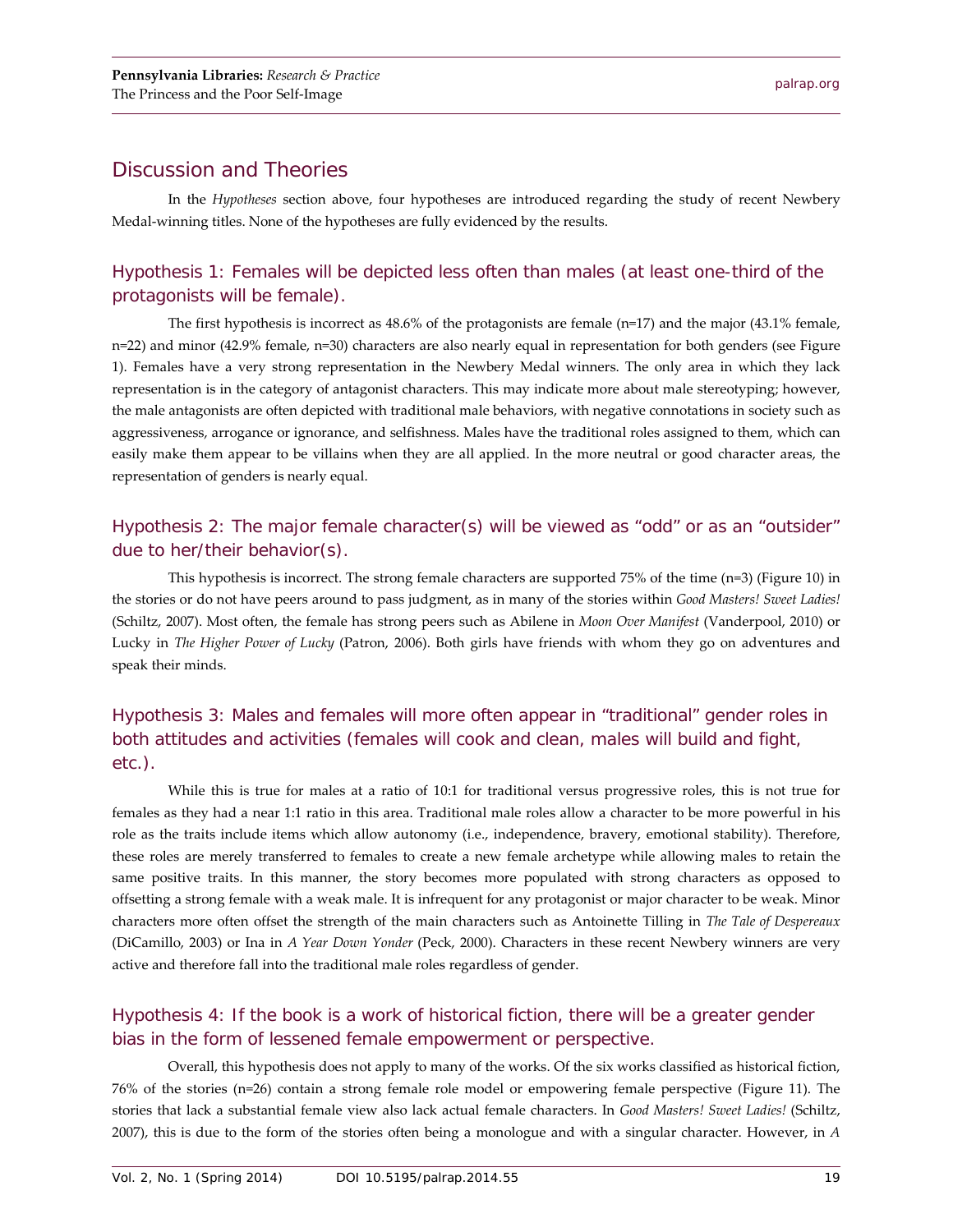*Single Shard* (Park, 2001), the society is dominated by males. Stereotypical beliefs do not dramatically increase with historical fiction. Exactly 50% of the stereotypical beliefs (n=12) are voiced by characters in historical fiction, and 50% of the works examined (n=6) are classified as historical fiction. A majority of the literature contains strong females and characters who are accepting without challenge. This also relates to Hypothesis 2 as the characters are not viewed as outsiders in their own society, despite the different time or culture.

It should be noted that historical fiction stories remain true to their represented time period while still presenting strong feminine characters. Often, the novelists whose works this study examines take exception to the "rule" of subordinate females in the time period and create a new or similar character to fit the story. For example, in *Crispin: The Cross of Lead*, Avi (2002) bases the female bartender on an actual female revolutionary.

## Conclusion: The Real World

In recent Newbery Medal winners, females are not underrepresented and there is not a bias against the female gender. However, the works included in this study are biased toward traditional male representation. Genders are nearly equally represented as depicted in Figure 1. Female traditional roles and progressive roles are depicted at a 1:1 ratio while male traditional roles and progressive roles have a 10:1 ratio. This study supports the findings of Powell et al. (1998) and the idea that characters in Newbery Medal-winning works depict female gender more progressively than those in past decades. While these findings are heartening, the results of this study also suggest that bias against males continues. These findings suggest a need for future studies on how children's literature depicts males and how males can critically interrogate such stereotypes.

Upon analyzing children's literature for gender bias, librarians, teachers, and parents should by no means censor works that depict gender bias; rather, increasing children's awareness of gender issues is critical. It is important to teach children that stereotypes exist in the world, and it is also important to teach children how to question them. Literature is a primary source of enculturation for children (Rice, 2002). The subconscious internalization of gender roles by children need not adhere to traditional structures. Enabling children to critically view what they read is a vital skill that can begin at any age and with any issue. This study presents opportunities for future research into gender depictions in literature. Moreover, the results suggest that librarians and teachers must continue to discuss issues of gender with children in Pennsylvania libraries and schools.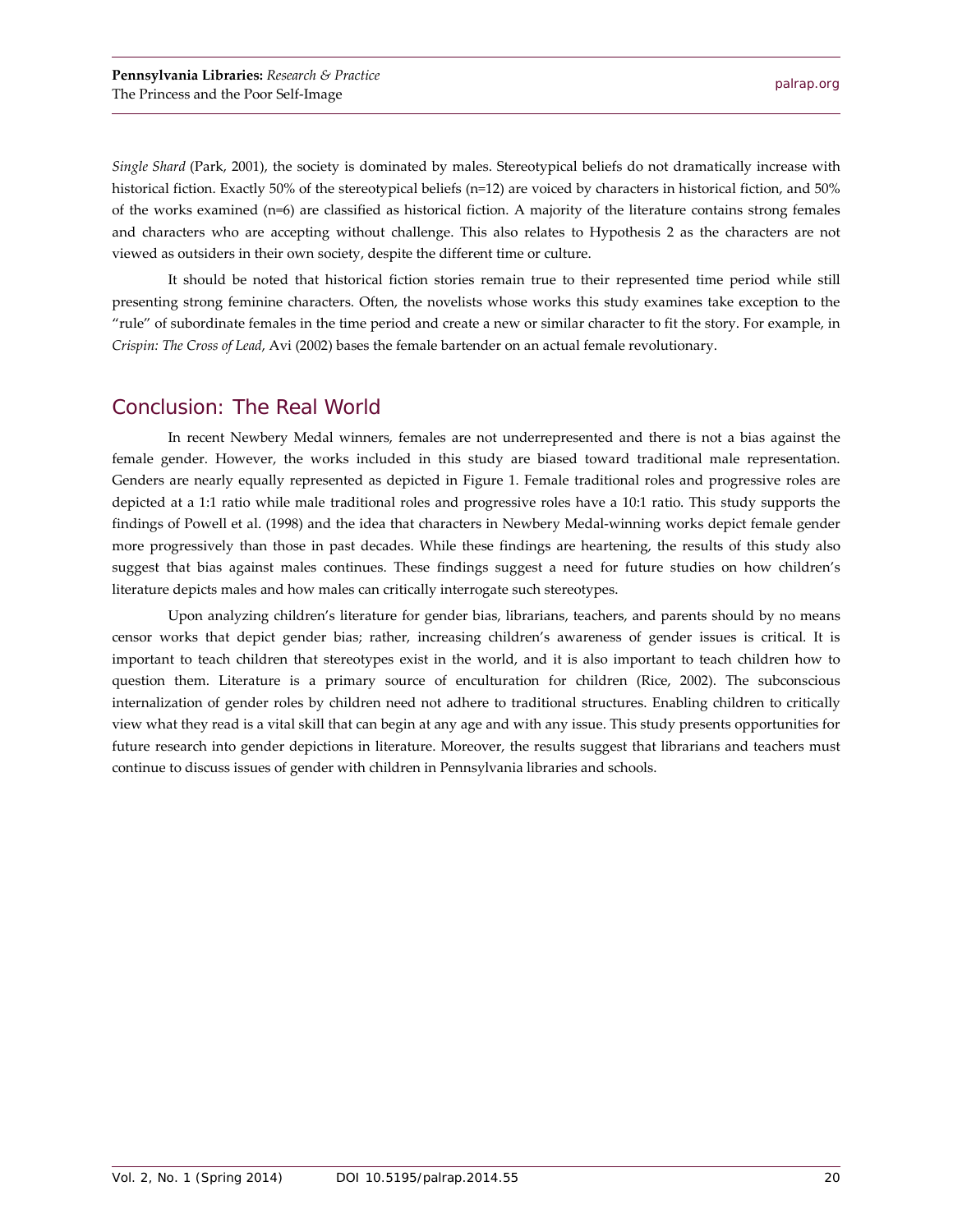## **References**

- Allen, A. M., Allen, D. N., & Sigler, G. (1993). Changes in sex-role stereotyping in Caldecott Medal award picture books 1938-1988. *Journal of Research in Childhood Education*, *7*(2), 67-73. doi[:10.1080/02568549309594842](http://dx.doi.org/10.1080/02568549309594842)
- Anderson, L. H. (2008). *Chains*. New York: Atheneum Books for Young Readers.
- Association for Library Service to Children. (2011). Welcome to the Newbery Medal homepage. Retrieved from <http://www.ala.org/ala/mgrps/divs/alsc/awardsgrants/bookmedia/newberymedal/newberymedal.cfm>
- Best, D. L. (2003). Gender stereotypes. In C. R. Ember & M. Ember (Eds.), *Encyclopedia of sex and gender: Men and women in the world's cultures*. New York: Kluwer Academic/Plenum Publishers.
- Clapp-Itnyre, A. (2007). Battle on the gender homefront: Depictions of the American Civil War in contemporary young-adult literature. *Children's Literature in Education*, *38*(2), 153-161. doi[:10.1007/s10583-006-9020-6](http://dx.doi.org/10.1007/s10583-006-9020-6)
- Cooper, J., Mirabile, R., & Scher, S. J. (2005). Actions and attitudes: The theory of cognitive dissonance. In T. Brock & M. Green (Eds.), *Persuasion: Psychological insights and perspectives* (2nd ed., pp. 63-79). Thousand Oaks, CA: Sage.
- Creany, A. D. (1995). The appearance of gender in award-winning children's books. *Proceedings of the Annual Conference of the International Visual Literacy Association*. Retrieved from ERIC database. (ED391510)
- Donelson, K. L., & Nilsen, A. P. (2009). *Literature for today's young adults*. New York: Pearson Education.
- Gooden, A. M., & Gooden, M. A. (2001). Gender representation in notable children's picture books: 1995-1999. *Sex Roles*, *45*(1/2), 89-101.
- Gordon, I. J. (1962). *Human development: From birth through adolescence*. New York: Harper & Row.
- Hamilton, M. C., Anderson, D., Broaddus, M., & Young, K. (2006). Gender stereotyping and under-representation of female characters in 200 popular children's picture books: A twenty-first century update. *Sex Roles*, *55*(11-12), 757-765. doi[:10.1007/s11199-006-9128-6](http://dx.doi.org/10.1007/s11199-006-9128-6)
- Kitchen, B. (2000). *Librarian's image in children's fiction*. Master's Research Paper, Department of Library Science and Information, Kent State University, Kent, OH. Retrieved from ERIC database. (ED450801)
- Kuo, J-M. (2006). Fairy tales and feminist discursive analysis: Can You Hear Women Singing? *International Journal of Learning*, *13*(4), 109-118.
- Kuon, T., & Weimar, H. (2009). Wake up sleeping beauty: Strong heroines for today's world. *Advancing Women in Leadership*, *29*(4). Retrieved fro[m http://www.advancingwomen.com/awl/Vol29\\_2009/Dr\\_Kuon\\_Dr\\_Weimar.pdf](http://www.advancingwomen.com/awl/Vol29_2009/Dr_Kuon_Dr_Weimar.pdf)
- Narahara, M. M. (1998). *Gender stereotypes in children's picture books*. Department of Elementary Education, University of California, Long Beach, CA. Retrieved from ERIC database. (ED419248)
- Powell, J. L., Gillespie, C. S., Swearingen, R. A, & Clements, N. E. (1998). The history of gender roles in the Newbery Medal winners. *Journal of Children's Literature*, *24*(1), 42-57.
- Rice, P. (2002). Examining the effectiveness of entering the story world of characters portraying diverse gender roles. *Proceedings of the annual meeting of the International Reading Association*. Retrieved from ERIC database. (ED467284)
- Rudman, M. K. (1995). *Children's literature: An issues approach* (3rd ed.). White Plains, NY: D.C. Health and Company.
- Salkind, N. J. (Ed.). (2002). *Child development*. New York: Macmillan Reference USA.
- Swim, J. K., & Hyers, L. L. (2009). Sexism. In T. D. Nelson (Ed.), *Handbook of Prejudice, Stereotyping, and Discrimination* (pp. 407-430). New York: Taylor and Francis.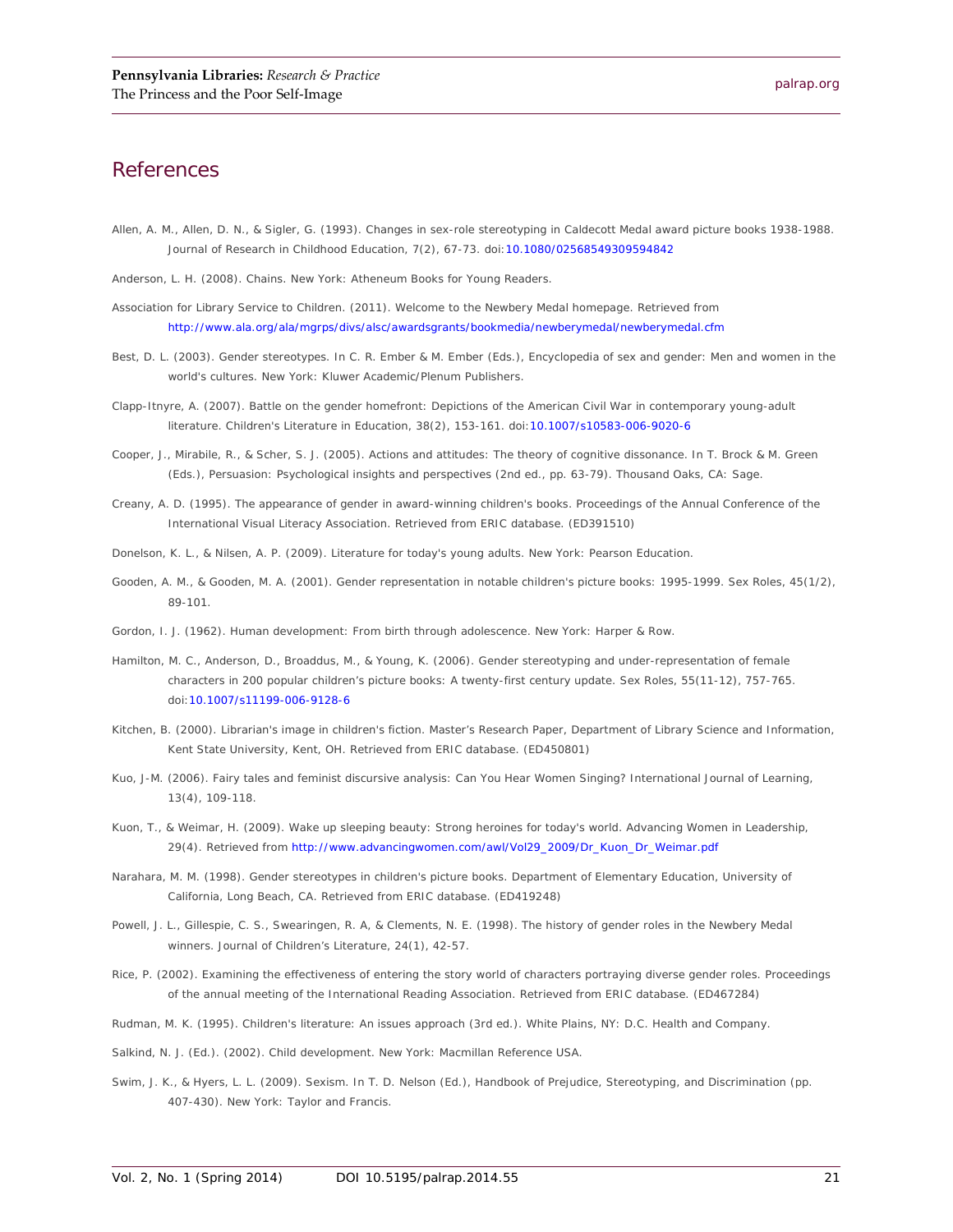# Appendix A: Reading List

- 1. 2011 Winner Vanderpool, C. (2010). *Moon over manifest*. New York, NY: Random House Children's Books.
- 2. 2010 Winner Stead, R. (2008). *When you reach me*. New York, NY: Random House Children's Books.
- 3. 2009 Winner Gaiman, N. (2008). *The graveyard book*. New York, NY: HarperCollins Children's Books.
- 4. 2008 Winner Schiltz, L. A. (2007). *Good masters! Sweet ladies! Voices from a medieval village*. Cambridge, MA: Candlewick Press.
- 5. 2007 Winner Patron, S. (2006). *The higher power of Lucky*. New York, NY: Simon and Schuster Children's Publishing Division.
- 6. 2006 Winner Perkins, L. R. (2005). *Criss cross*. New York, NY: HarperCollins Children's Books.
- 7. 2005 Winner Kadohata, C. (2003). *Kira-kira*. New York, NY: Atheneum Books for Young Readers.
- 8. 2004 Winner DiCamillo, K. (2003). *The tale of Despereaux: Being the story of a mouse, a princess, some soup, and a spool of thread*. Cambridge, MA: Candlewick Press.
- 9. 2003 Winner Avi. (2002). *Crispin: The cross of lead*. New York, NY: Hyperion Paperbacks for Children.
- 10. 2002 Winner Park, L. A. (2001). *A single shard*. New York, NY: Houghton Mifflin Company.
- 11. 2001 Winner Peck, R. (2000). *A year down yonder*. New York, NY: Scholastic.
- 12. 2000 Winner Curtis, C. P. (2004). *Bud, not Buddy*. New York, NY: Dell-Laurel Leaf Books.

(Association for Library Service to Children, 2011)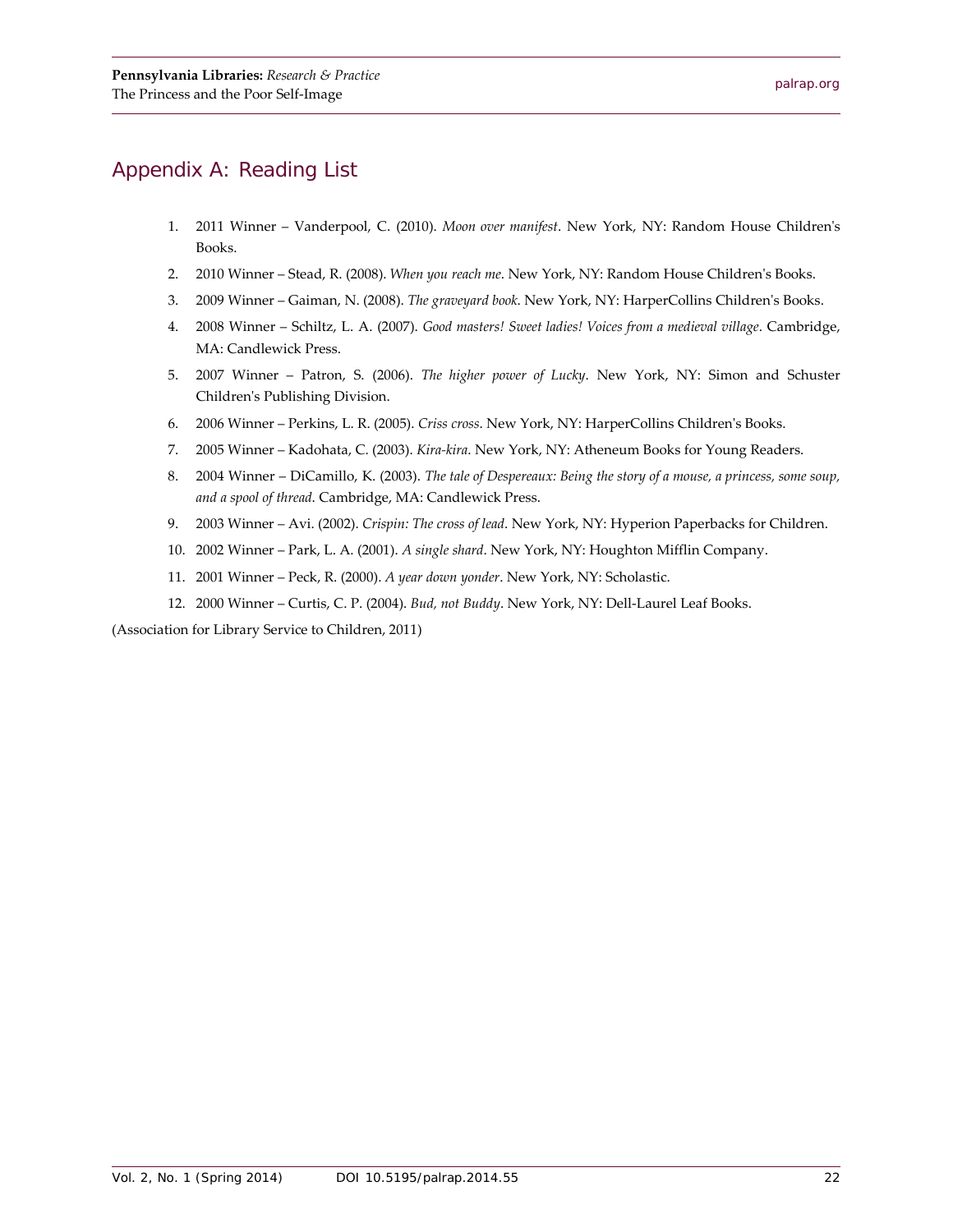# Appendix B: Definitions

- Antagonist The character who opposes or conflicts with the protagonist. In this study, antagonists will only be counted if they are actual characters, not ideas or the protagonist's personality.
- Backdrop character A character that is a bystander in the story and has little to no effect on the plot (e.g., crowds on market day).
- Bias Prejudice in favor or against one group. Bias shall be determined to exist against females if they are underrepresented or are depicted in primarily traditional roles.
- Feminine Having overall qualities specifically associated with females such as gentleness; usually associated with beauty as well. Females will be identified as feminine should they have multiple aspects of traditional female roles in their attitudes or actions without having any stand out as a defining characteristic.
- Historical fiction A story with an accurate historical context (at least 30 years in the past) wherein the specific setting, events, persons, or customs of that time are essential to the plot.
- Major character  $A$  character which is vital to the plot or resolution of the story.
- Masculine Having overall qualities specifically associated with males including strength and aggressiveness; usually associated with a muscular appearance. Males will be identified as masculine should they have multiple aspects of traditional male roles in their attitudes or actions without having any stand out as a defining characteristic.
- Minor character  $A$  character whose actions or presence help move the action forward in a story.
- Progressive role A role which represents improvement in representing the genders equally in their abilities to be healthy and independent both physically and mentally.
- Protagonist The main character within a story around whom the action centers.
- Stereotype A standardized and simplified conception of groups based on some prior assumptions. The literature reviewed in this paper will be determined to have stereotypes if the number of traditional roles outweighs progressive roles in a given character or story line.
- Traditional role A role assumed by the sexes based on the established Western school of thought from previous customs and ideals that women must be feminine, submissive, and passive and that men must be masculine, dominant, and active.
- Underrepresentation To suggest a lower amount than is actually present. In this case, a fair representation should be 50% for males and 50% for females in the categories of characters.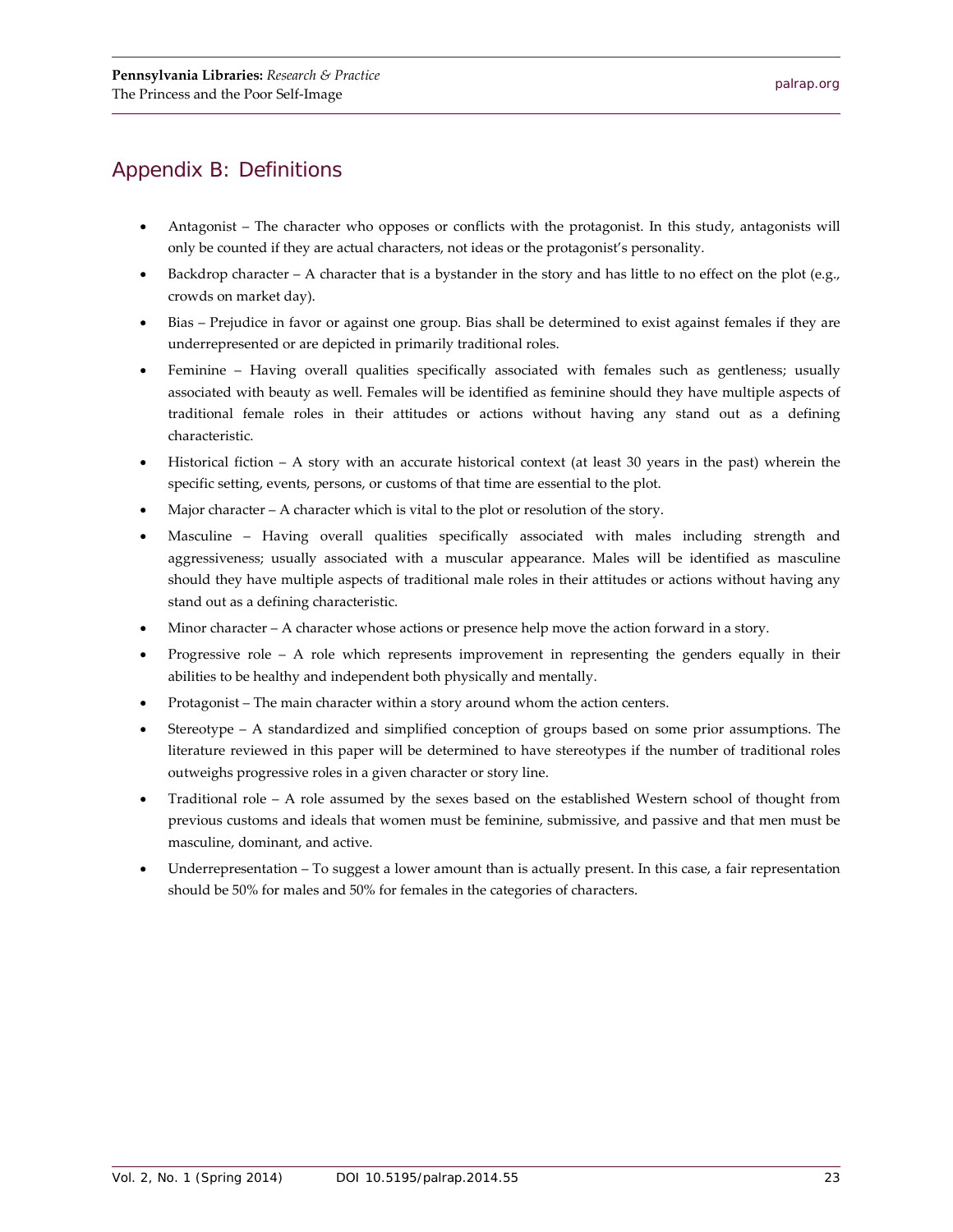# Appendix C: Gender Coding Sheet

General Information about the book:

Title:\_\_\_\_\_\_\_\_\_\_\_\_\_\_\_\_\_\_\_\_\_\_\_\_\_\_\_\_\_ Author:\_\_\_\_\_\_\_\_\_\_\_\_\_\_\_\_\_\_\_\_\_\_\_\_\_\_\_

Publisher:\_\_\_\_\_\_\_\_\_\_\_\_\_\_\_\_\_\_\_\_\_\_\_\_\_ Copyright date:\_\_\_\_\_\_\_\_\_\_\_\_\_\_\_\_\_\_\_\_\_

| Question                                                                                                                                                                          | Specific<br><b>Examples</b><br>within<br>each work | Tally of<br>Characters/<br>Instances    | Tally of<br>Characters/<br>Instances   | Tally of<br>Characters/<br>Instances | Tally of<br>Characters/<br><b>Instances</b> | Tally of<br>Characters/<br>Instances | Tally of<br>Characters/<br><b>Instances</b> |
|-----------------------------------------------------------------------------------------------------------------------------------------------------------------------------------|----------------------------------------------------|-----------------------------------------|----------------------------------------|--------------------------------------|---------------------------------------------|--------------------------------------|---------------------------------------------|
| What gender is the<br>protagonist?                                                                                                                                                |                                                    | Male -                                  | Female -                               | n/a                                  | n/a                                         | n/a                                  | n/a                                         |
| What gender is the<br>antagonist?                                                                                                                                                 |                                                    | Male -                                  | Female -                               | n/a                                  | n/a                                         | n/a                                  | n/a                                         |
| How many major<br>characters<br>(excluding<br>protagonist and<br>antagonist) are<br>male and how<br>many are female?                                                              |                                                    | Male -                                  | Female -                               | n/a                                  | n/a                                         | n/a                                  | n/a                                         |
| How many minor<br>characters are<br>male and how<br>many are female?                                                                                                              |                                                    | Male -                                  | Female -                               | n/a                                  | n/a                                         | n/a                                  | n/a                                         |
| Are the female<br>characters<br>portrayed as active<br>or passive?                                                                                                                |                                                    | Protagonist                             | Antagonist                             | Active<br>Major -                    | Passive<br>Major -                          | Active<br>Minor-                     | Passive<br>Minor-                           |
| Are the male<br>characters<br>portrayed as active<br>or passive?                                                                                                                  |                                                    | Protagonist<br>$\overline{\phantom{a}}$ | Antagonist<br>$\overline{\phantom{a}}$ | Active<br>Major -                    | Passive<br>Major -                          | Active<br>Minor-                     | Passive<br>Minor-                           |
| Is female<br>protagonist indoors<br>or outdoors more<br>often?                                                                                                                    |                                                    | Indoors-                                | Outdoors-                              | n/a                                  | n/a                                         | n/a                                  | n/a                                         |
| Are the female<br>characters, at any<br>time, in need of<br>rescue or do they<br>rescue another?<br>(Possibly not<br>applicable for all<br>books.) How many<br>instances of each? |                                                    | Rescued -                               | Rescues-<br>Another -                  | n/a                                  | n/a                                         | n/a                                  | n/a                                         |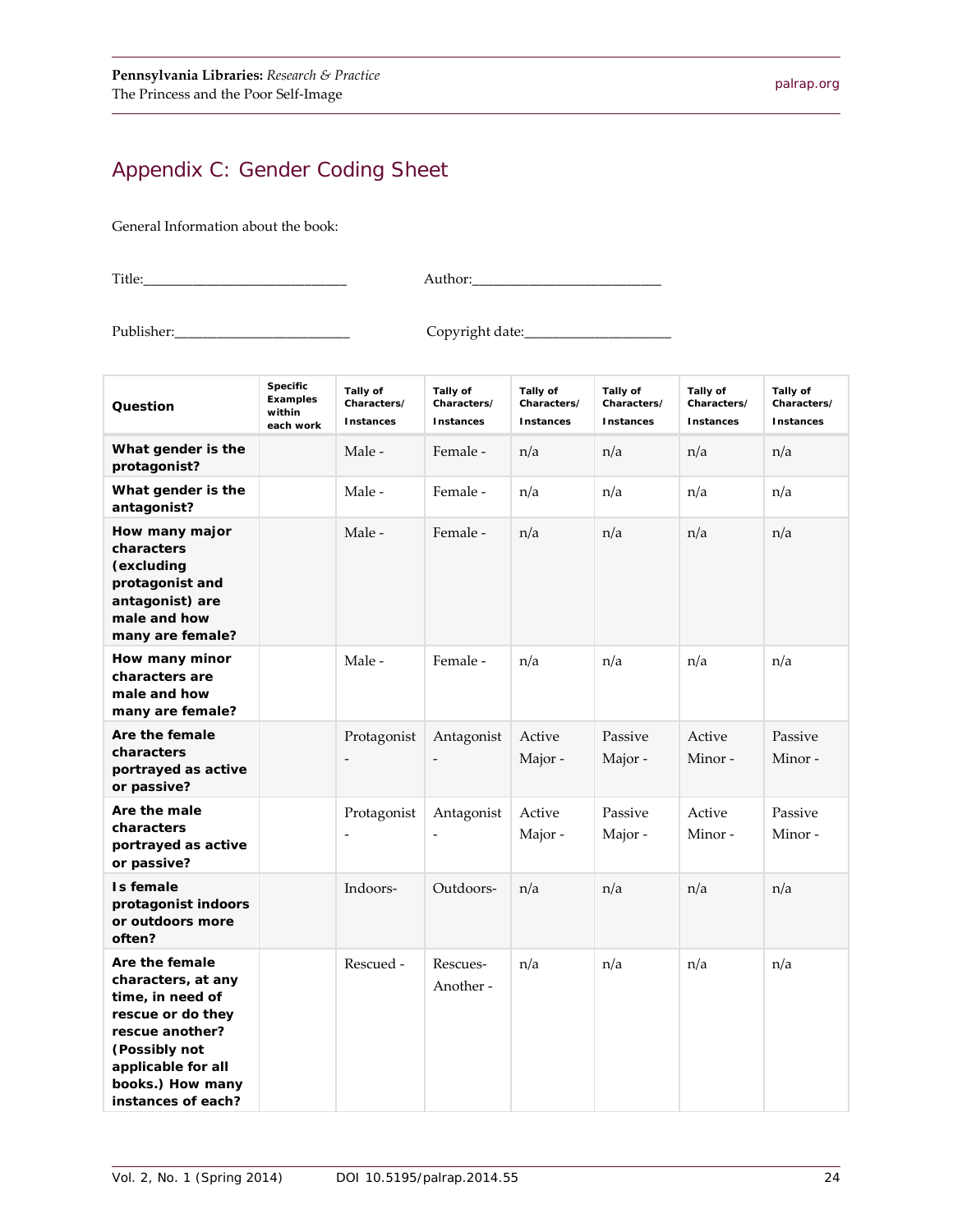| Are the female<br>characters depicted<br>as nurturers?                                                                                                                                                           | Protagonist                             | Major -                                | Minor- | n/a    | n/a | n/a |
|------------------------------------------------------------------------------------------------------------------------------------------------------------------------------------------------------------------|-----------------------------------------|----------------------------------------|--------|--------|-----|-----|
| How many<br>stereotypical<br>(traditional) male<br>activities or<br>behaviors do(es)<br>the male<br>characters engage<br>in (includes<br>occupation, if<br>any)? List specific<br>instances if<br>necessary.     | Protagonist<br>$\overline{\phantom{m}}$ | Antagonist                             | Major- | Minor- | n/a | n/a |
| How many<br>progressive male<br>roles/activities/<br>behaviors do(es)<br>the male<br>character(s)<br>engage in (includes<br>occupation, if<br>any)? List specific<br>instances if<br>necessary.                  | Protagonist<br>$\overline{\phantom{a}}$ | Antagonist                             | Major- | Minor- | n/a | n/a |
| How many<br>stereotypical<br>(traditional) female<br>activities or<br>behaviors do(es)<br>the female<br>characters engage<br>in (includes<br>occupation, if<br>any)? List specific<br>instances if<br>necessary. | Protagonist<br>$\overline{\phantom{a}}$ | Antagonist<br>$\overline{\phantom{0}}$ | Major- | Minor- | n/a | n/a |
| How many<br>progressive female<br>roles/activities/<br>behaviors do(es)<br>the female<br>character(s)<br>engage in (includes<br>occupation, if<br>any)? List specific<br>instances if<br>necessary.              | Protagonist<br>$\overline{\phantom{a}}$ | Antagonist                             | Major- | Minor- | n/a | n/a |